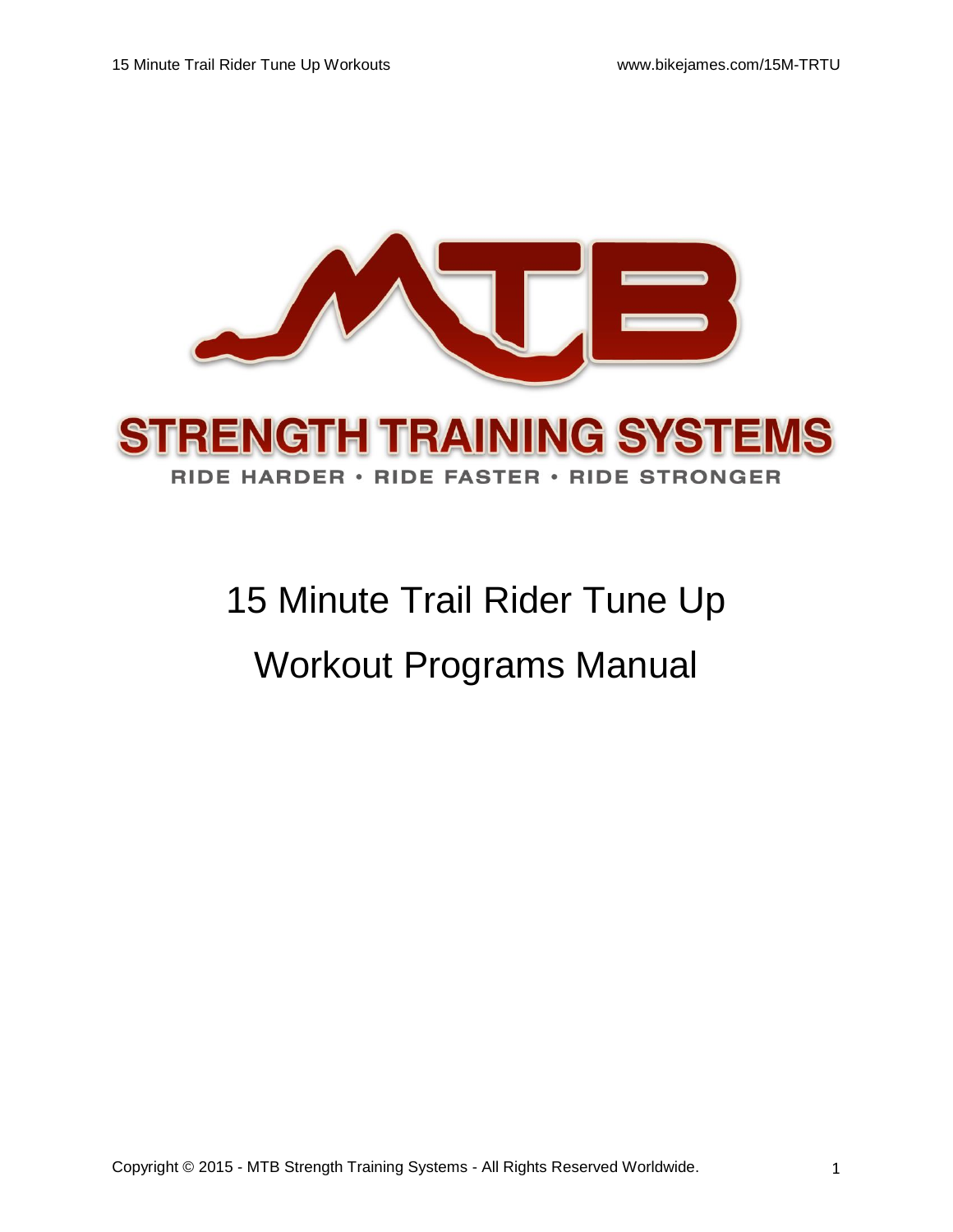**WARNING:** This eBook is for your personal use only. You may **NOT** Give Away, Share Or Resell This Intellectual Property In Any Way

# **All Rights Reserved**

**Copyright © 2015 – MTB Strength Training Systems. All rights are reserved.**  You may not distribute this report in any way. You may not sell it, or reprint any part of it without written consent from the author, except for the inclusion of brief quotations in a review.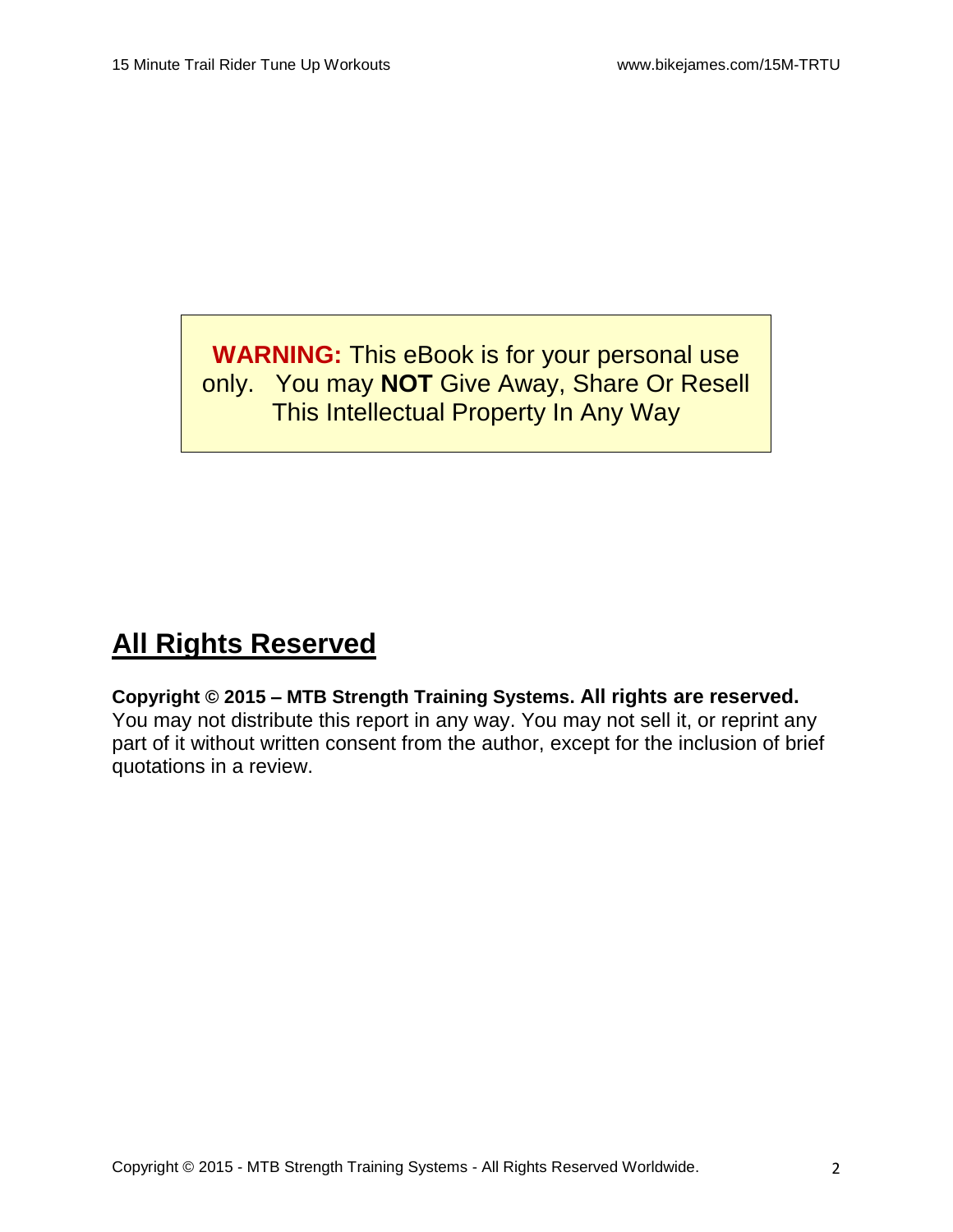# **Disclaimer**

You must get your physician's approval before beginning this exercise program. These recommendations are not medical guidelines but are for educational purposes only. You must consult your physician prior to starting this program or if you have any medical condition or injury that contraindicates physical activity. This program is designed for healthy individuals 18 years and older only.

The information in this report is meant to supplement, not replace, proper exercise training. All forms of exercise pose some inherent risks. The editors and publishers advise readers to take full responsibility for their safety and know their limits. Before practicing the exercises in this book, be sure that your equipment is well-maintained, and do not take risks beyond your level of experience, aptitude, training and fitness. The exercises and dietary programs in this book are not intended as a substitute for any exercise routine or treatment or dietary regimen that may have been prescribed by your physician.

Don't lift heavy weights if you are alone, inexperienced, injured, or fatigued. Don't perform any exercise unless you have been shown the proper technique by a certified personal trainer or certified strength and conditioning specialist. Always ask for instruction and assistance when lifting. Don't perform any exercise without proper instruction. Always do a warm-up prior to strength training and interval training. See your physician before starting any exercise or nutrition program. If you are taking any medications, you must talk to your physician before starting any exercise program, including this workout. If you experience any lightheadedness, dizziness, or shortness of breath while exercising, stop the movement and consult a physician.

You must have a complete physical examination if you are sedentary, if you have high cholesterol, high blood pressure, or diabetes, if you are overweight, or if you are over 30 years old. Please discuss all nutritional changes with your physician or a registered dietician. If your physician recommends that you don't use this workout, please follow your doctor's orders.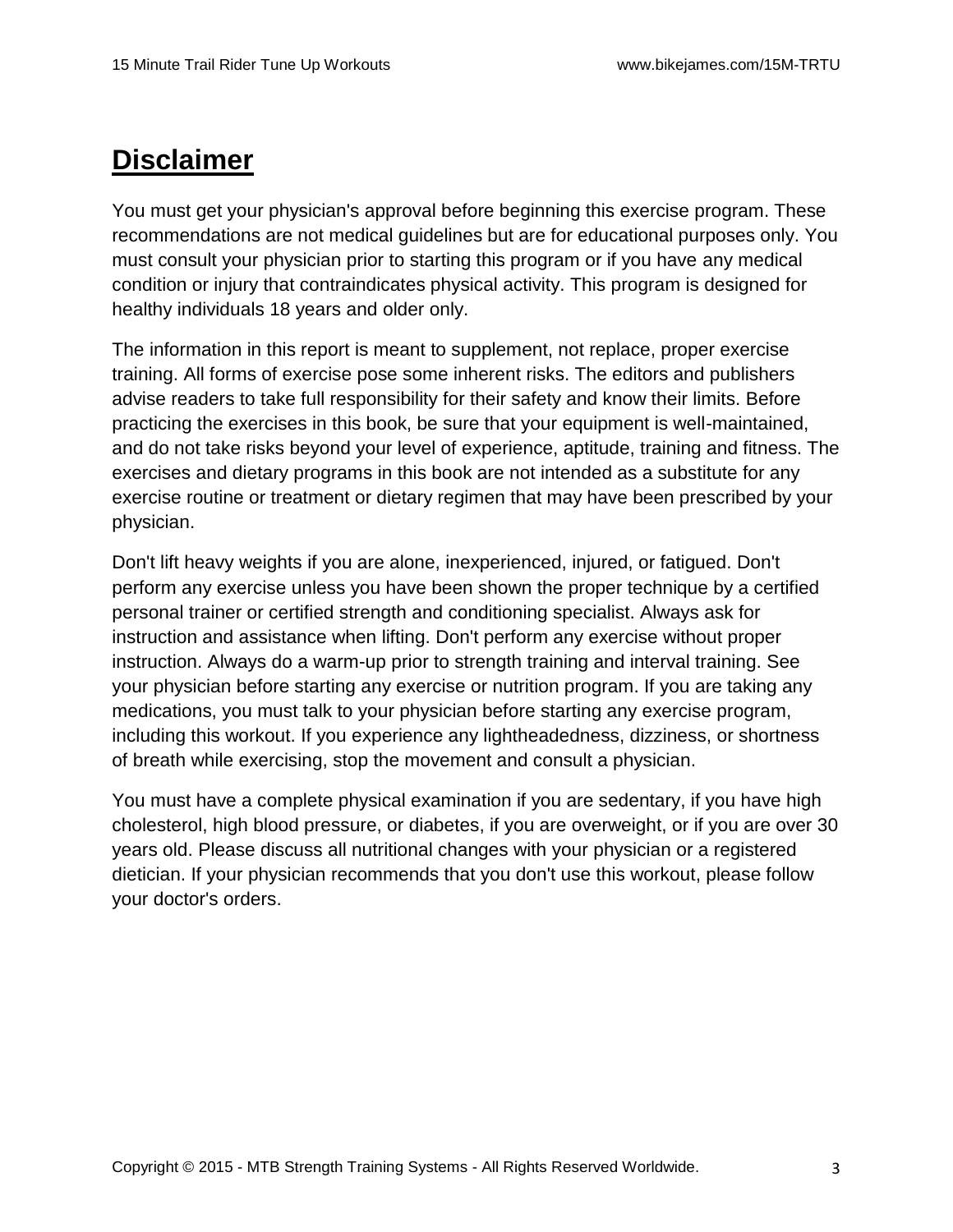# **Table of Contents**

| - Getting Started                      |                        | pg. 6  |
|----------------------------------------|------------------------|--------|
| - Video Demo Album Access Instructions |                        | pg. 7  |
| - Other Resources                      |                        | pg. 36 |
|                                        | The 15 M-TRTU Workouts |        |
| - Overall Conditioning                 |                        |        |
| $-15$ M-TRTU #6                        |                        | pg. 13 |
| - 15 M-TRTU #11                        |                        | pg. 18 |
| - 15 M-TRTU #12                        |                        | pg. 19 |
| - 15 M-TRTU #18                        |                        | pg. 25 |
| - 15 M-TRTU #20                        |                        | pg. 27 |
| - 15 M-TRTU #21                        |                        | pg. 28 |
| - 15 M-TRTU #22                        |                        | pg. 29 |
|                                        |                        |        |
| - Body Position                        |                        |        |
| - 15 M-TRTU #5                         |                        | pg. 12 |
| - 15 M-TRTU #10                        |                        | pg. 17 |
| - 15 M-TRTU #15                        |                        | pg. 22 |
| - 15 M-TRTU #17                        |                        | pg. 24 |
| - 15 M-TRTU #27                        |                        | pg. 34 |
|                                        |                        |        |
| - Cornering                            |                        |        |
| - 15 M-TRTU #1                         |                        | pg. 8  |
| - 15 M-TRTU #16                        |                        | pg. 23 |
| - 15 M-TRTU #24                        |                        | pg. 31 |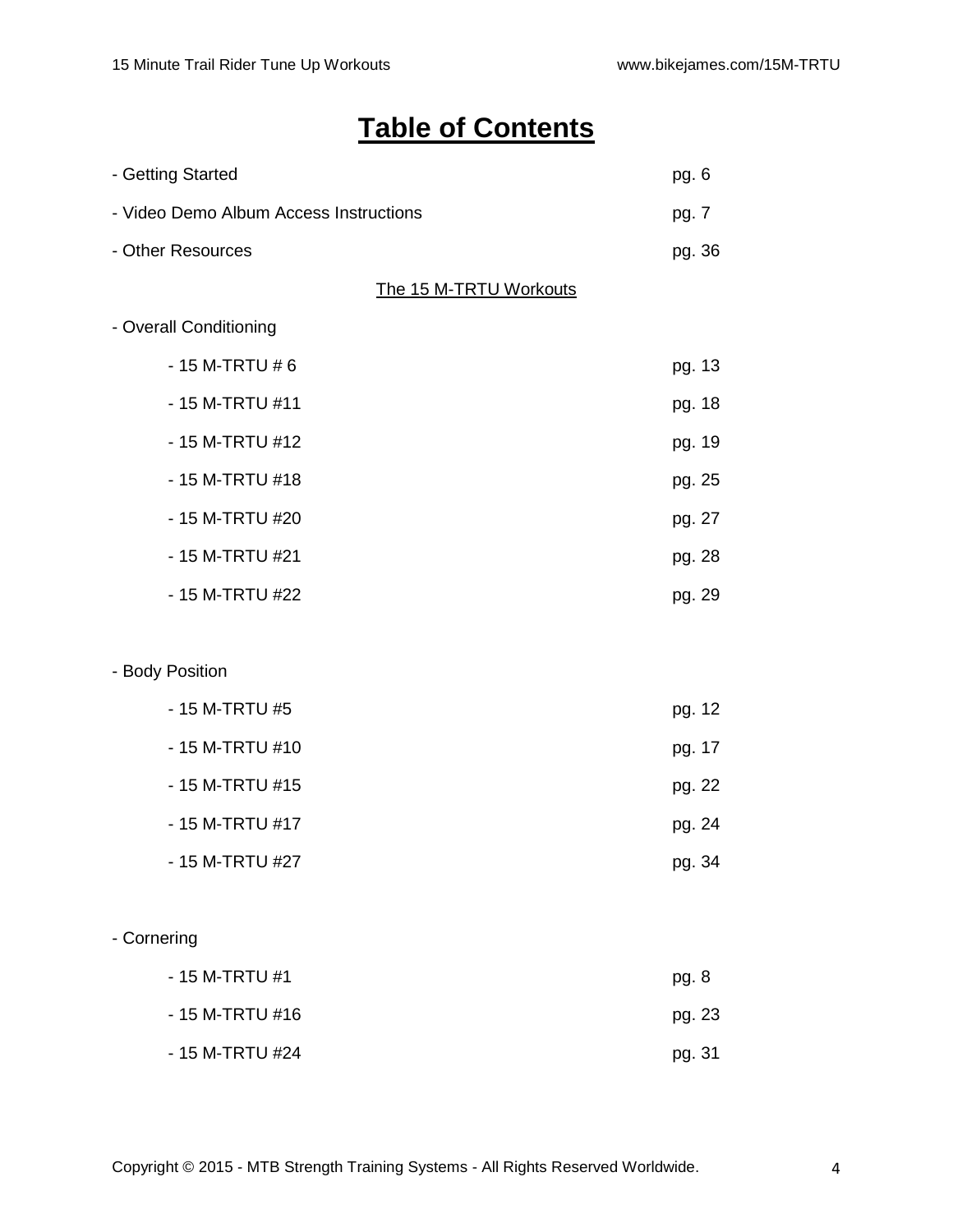| - Standing Pedaling     |        |
|-------------------------|--------|
| - 15 M-TRTU #2          | pg. 9  |
| - 15 M-TRTU #4          | pg. 11 |
| - 15 M-TRTU #8          | pg. 15 |
| - 15 M-TRTU #14         | pg. 21 |
| - 15 M-TRTU #19         | pg. 26 |
| - Seated Pedaling       |        |
| - 15 M-TRTU #26         | pg. 33 |
| - Hips/ Low Back Focus  |        |
| - 15 M-TRTU #7          | pg. 14 |
| - 15 M-TRTU #9          | pg. 16 |
| - 15 M-TRTU #28         | pg. 35 |
| - Neck/ Shoulders Focus |        |
| - 15 M-TRTU #3          | pg. 10 |
| - 15 M-TRTU #13         | pg. 20 |
| - 15 M-TRTU #25         | pg. 32 |
| - Knee/ Ankle Focus     |        |
| - 15 M-TRTU #23         | pg. 30 |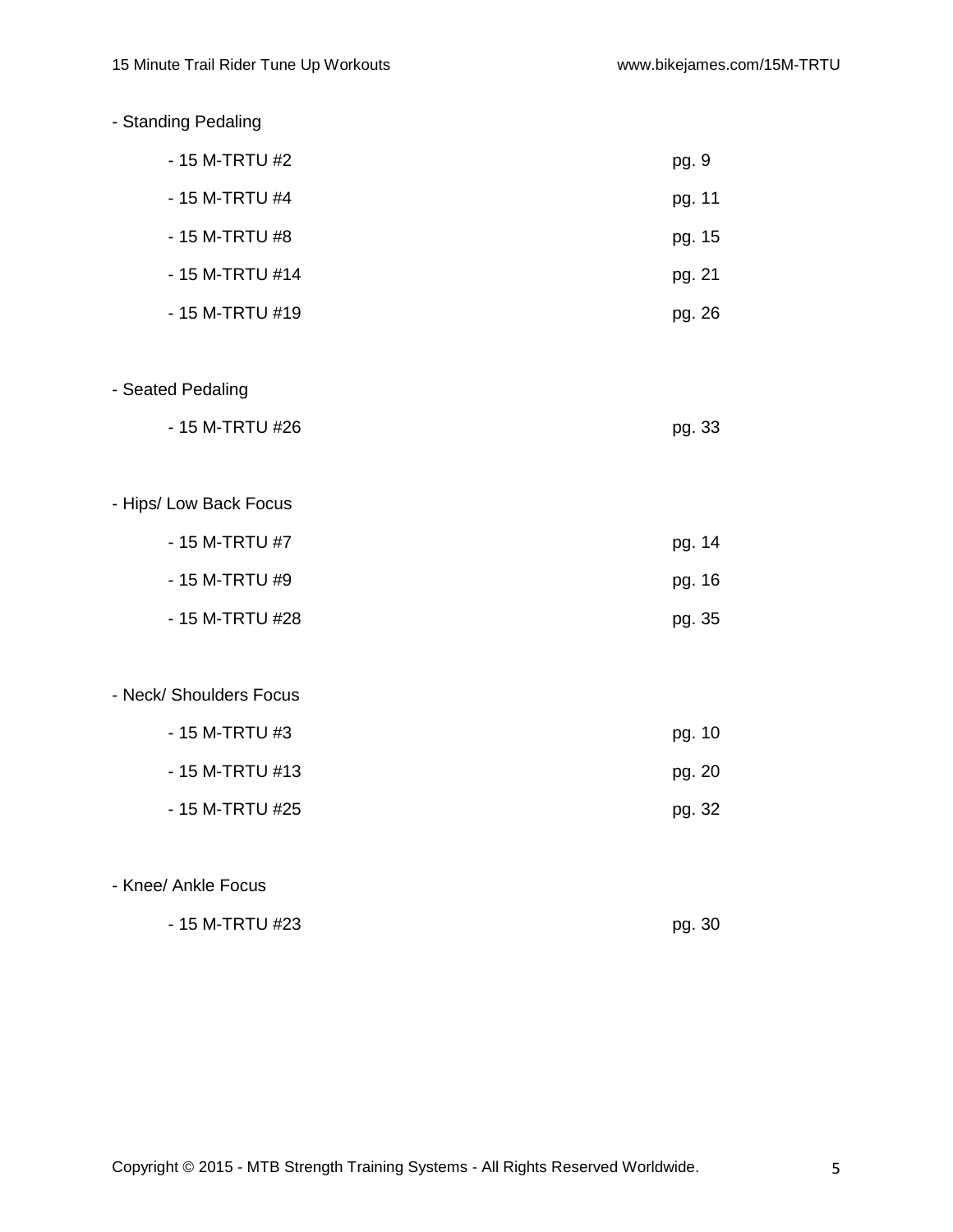

# **Getting Started**

The 15 M-TRTU workouts can help you improve mobility, increase core strength and develop body awareness in one compact package. Each workout addresses 3 major aspects of being a better trail rider:

**#1: Mobility -** these exercises will work on joint mobility in the shoulders, hips, knees and ankles. They will help you improve your mobility and body awareness.

**#2: Core -**These exercises will target the the core muscles. They will help you build a strong platform and injury resistant lower back.

**#3 Strength** – These exercises target specific primal movement skills. They will help you practice and strengthen the movements you need on the trail.

**#4 Cardio (optional) -** Some workout will have an optional cardio circuit that will get your heart rate racing, the blood pumping and leave you sweaty and smiling.

# **Timing Your Circuits**

- Get a countdown timer and set it to the time indicated for the Mobility Circuit. While I use and recommend a Gym Boss [\(http://tinyurl.com/al9pul](http://tinyurl.com/al9pul)) you can also use an egg timer, a watch or even download an app for your phone.

- Start the timer and begin the first exercise circuit. You will do one set of the first exercise and then a set of the second exercise, rotating back and forth between them until the timer goes off.

- Reset the timer and start it again, moving to the next circuit. Once the timer goes off stop and repeat as needed for that individual workout.

The workouts are pretty simple, which is the point. You don't have a lot of time to think when all you have is 15 minutes (20 with the cardio circuit). Fit one of these routines in 2-4 times a week for the next few weeks and you'll notice the difference.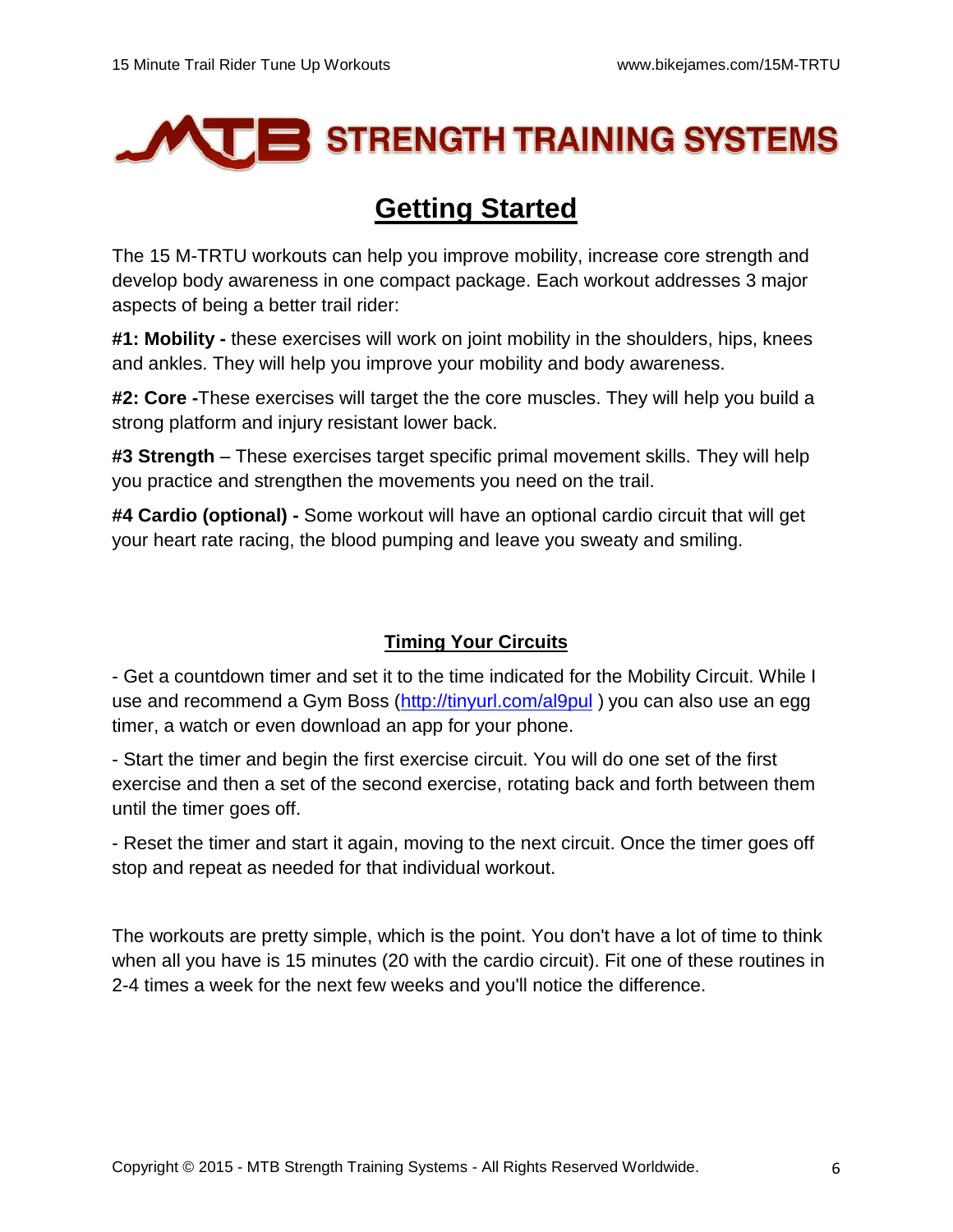# **Video Demo Access Instructions**

Each 15 M-TRTU workout has a video demo in which I show you how to do each exercise and explain exactly how to do the workout. Just highlight and copy the link below and paste it into your browser to access the video demos.

# <https://vimeo.com/album/2121574>

When prompted for a password type in **15mtrtu102212** and then hit enter.

You can search through the videos by clicking on the "Search these videos link" located towards the center of the webpage. Simply type in the number of the workout you are looking for and hit enter. Just click on the right video from the ones that pop up and watch the demonstration of the exercises.

# **Downloading Video Demos**

You can also download the MP4 file of each video. Right click on the "Download this video" link located on the right hand side of the homepage for the video and select "Save as".

\*Please note that you will have to sign up for a free vimeo.com account in order to access the download link.\*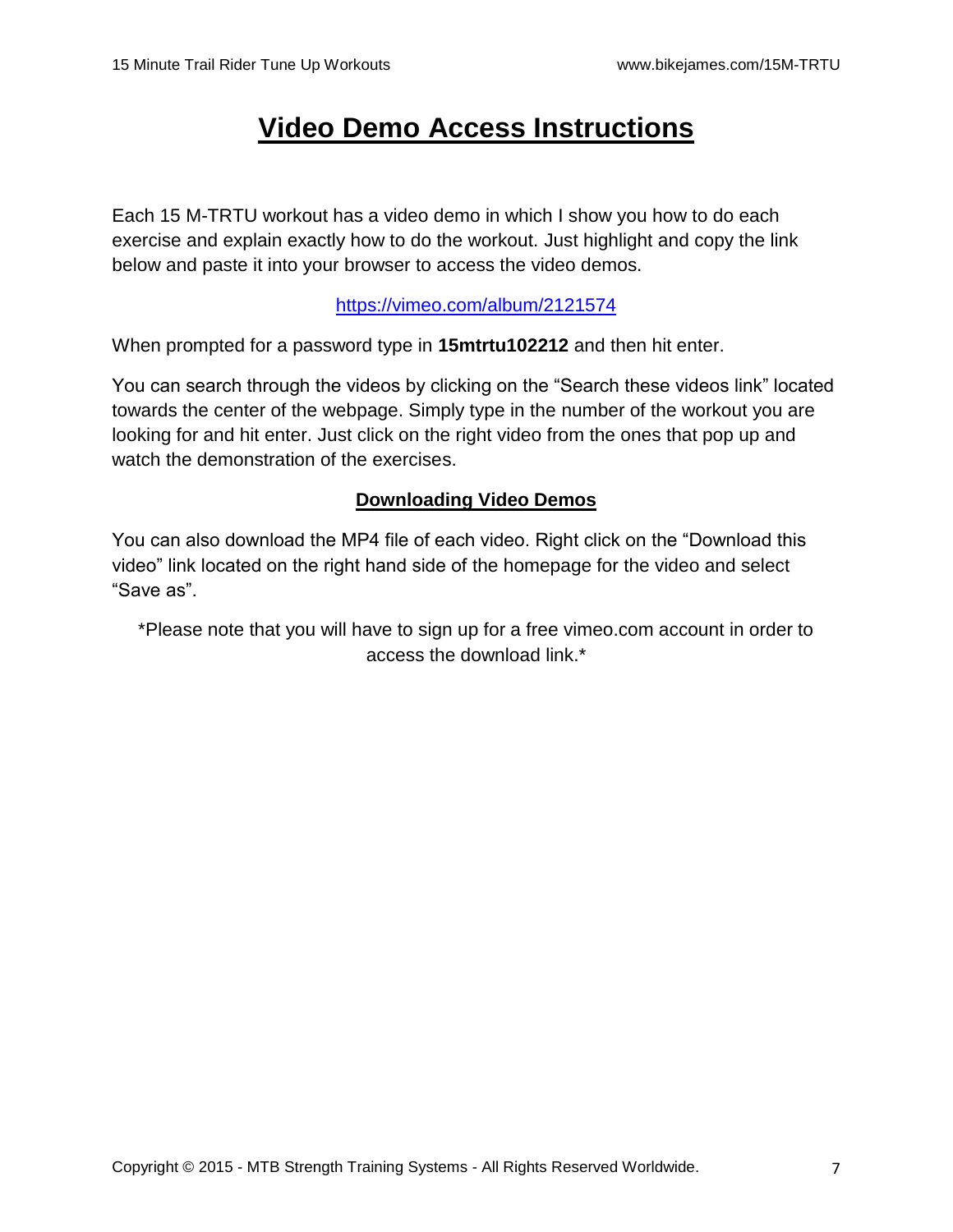# **15 M-TRTU #1 – Cornering**

### **Equipment needed for this workout:**

- None (moderately heavy kettlebell/ dumbbell and ValSlides optional)

**-------------------------------------------------------------------**

# **Mobility Circuit (5 Minutes):**

- Wall Squats X 5 reps
- Down Dog/ Cobra "Prying" Drill X 3-5 reps

# **Core Circuit (5 Minutes):**

- Inch Worm X 5
- Windmill X 5 each side

# **Strength Circuit (5 Minutes):**

- Push Ups X 5
- Bulgarian Split Squats X 5 reps each leg

**-------------------------------------------------------------------**

Video Demo - <https://youtu.be/Mjxmk39ubxY>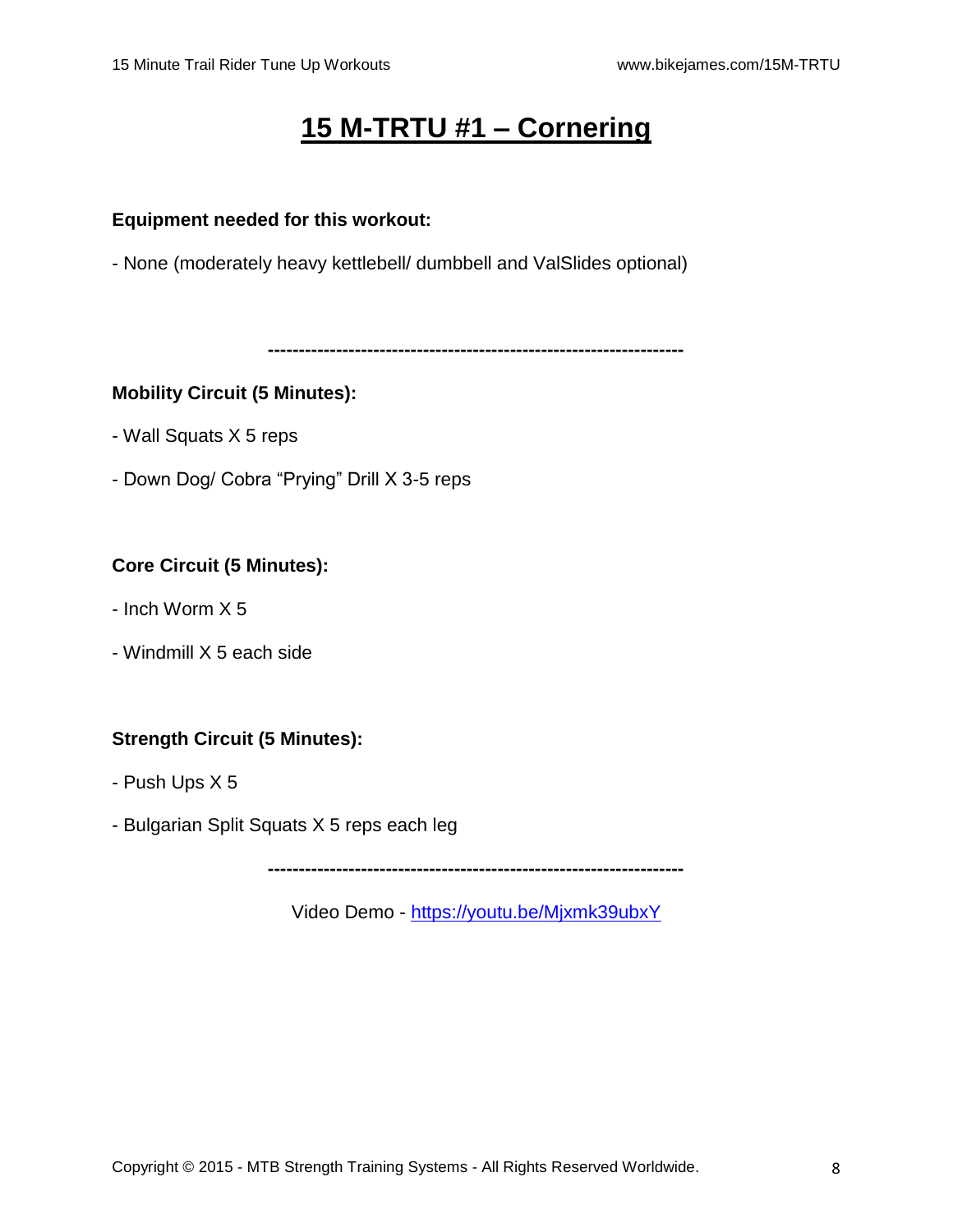# **15 M-TRTU #2 – Standing Pedaling**

#### **Equipment needed for this workout:**

- None (moderately heavy kettlebell/ dumbbell and ValSlides optional)

**-------------------------------------------------------------------**

#### **Mobility Circuit (5 Minutes):**

- Reverse Lunge w/ High Knee & Twist X 3-5
- Chest Stretch X 5 breathes

# **Core Circuit (5 Minutes):**

- Get Up Sit Up X 3-5
- Body Saws X 8

# **Strength Circuit (5 Minutes):**

- Push Ups X 5
- Reverse Lunge/ ValSlide Reverse Lunge X 5

**-------------------------------------------------------------------**

Video Demo - <https://youtu.be/RdXW4krh5B8>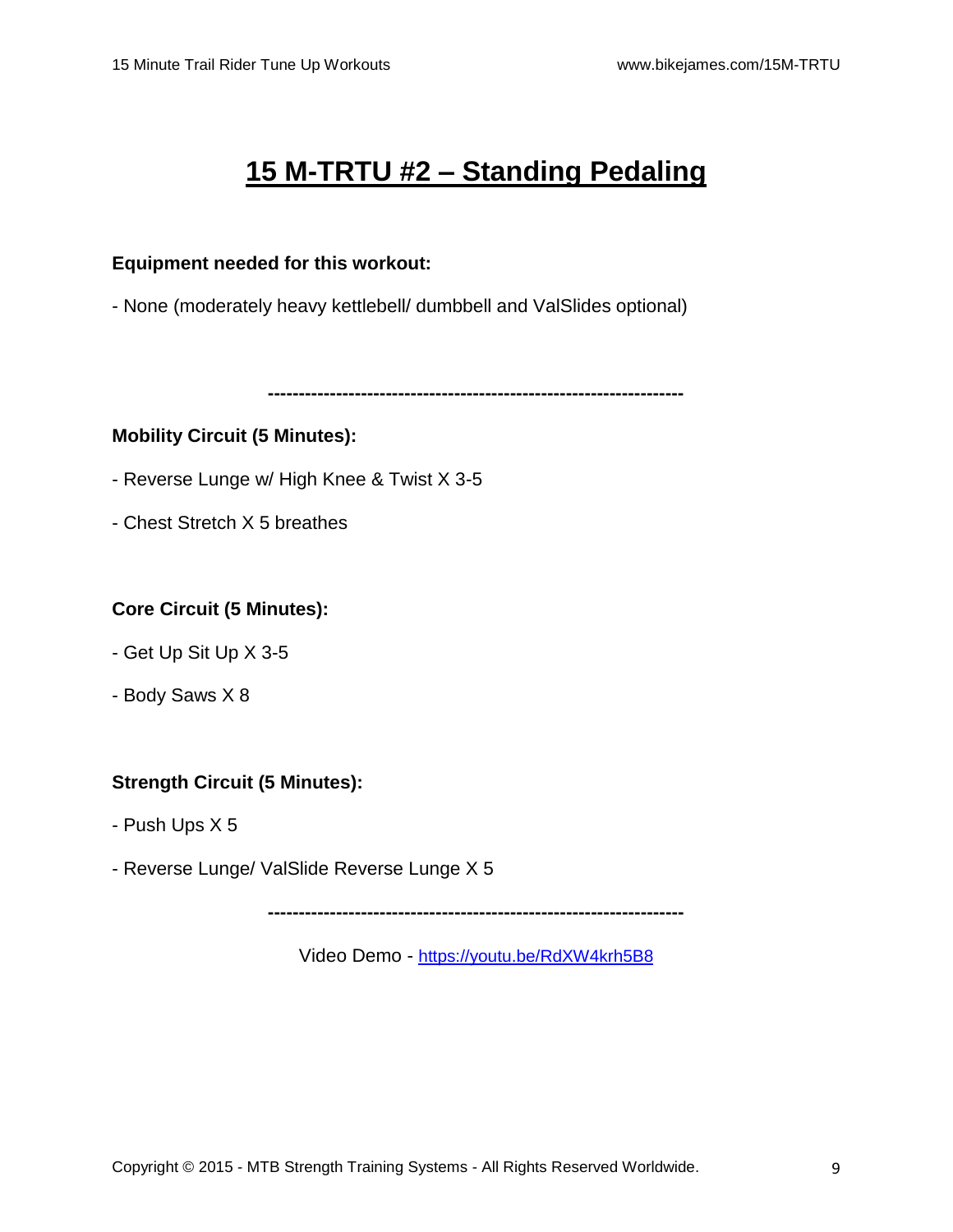# **15 M-TRTU #3 – Shoulder Focus**

#### **Equipment needed for this workout:**

- Dowel/ Broomstick
- Moderately heavy kettlebell/ dumbbell

**-------------------------------------------------------------------**

#### **Mobility Circuit (5 Minutes):**

- Overhead Shoulder Dislocations X 8
- Bretzel X 5 breathes

# **Core Circuit (5 Minutes):**

- Turkish Get Up X 1 (alternate sides after each rep for 5 minutes)

# **Strength Circuit (5 Minutes):**

- Clean & Press X 3
- Uni RDL X 5

**-------------------------------------------------------------------**

Video Demo - <https://youtu.be/M7WM6blhw38>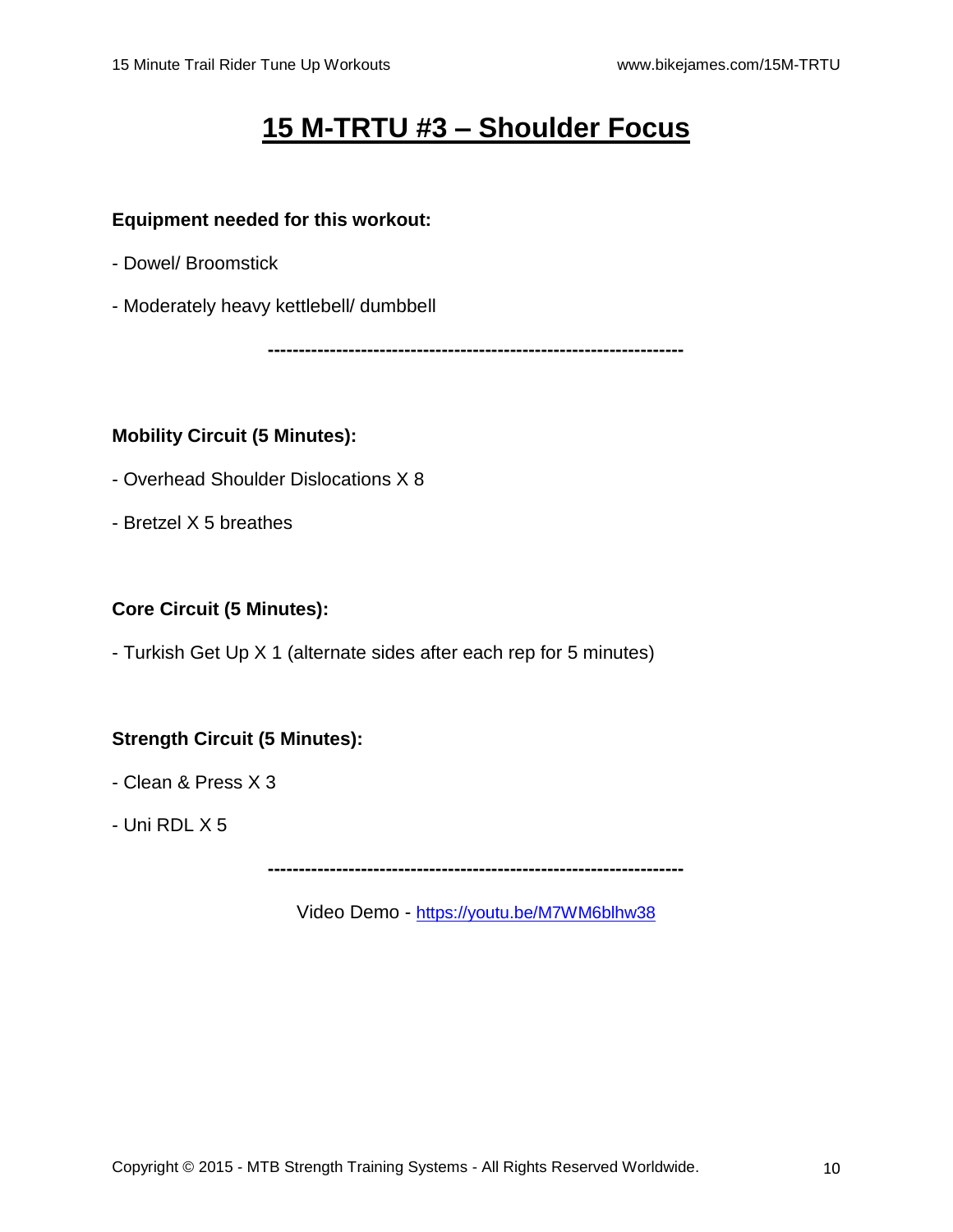# **15 M-TRTU #4 – Standing Pedaling**

#### **Equipment needed for this workout:**

- Dowel/ Broomstick
- Moderately heavy kettlebell/ dumbbell

------------------------------------------------------------------------------------------------

# **Mobility Circuit (5 Minutes):**

- Hamstring Stretch X 5 breathes
- Chest Stretch X 5 breathes

# **Core Circuit (5 Minutes):**

- Windmill X 5 reps
- Pulse Squat X 5 reps

# **Strength Circuit (5 Minutes):**

- 1 Leg Press X 3
- 1 Leg Row X 3

------------------------------------------------------------------------------------------------

Video Demo - <https://youtu.be/Uuf-fJIN0sI>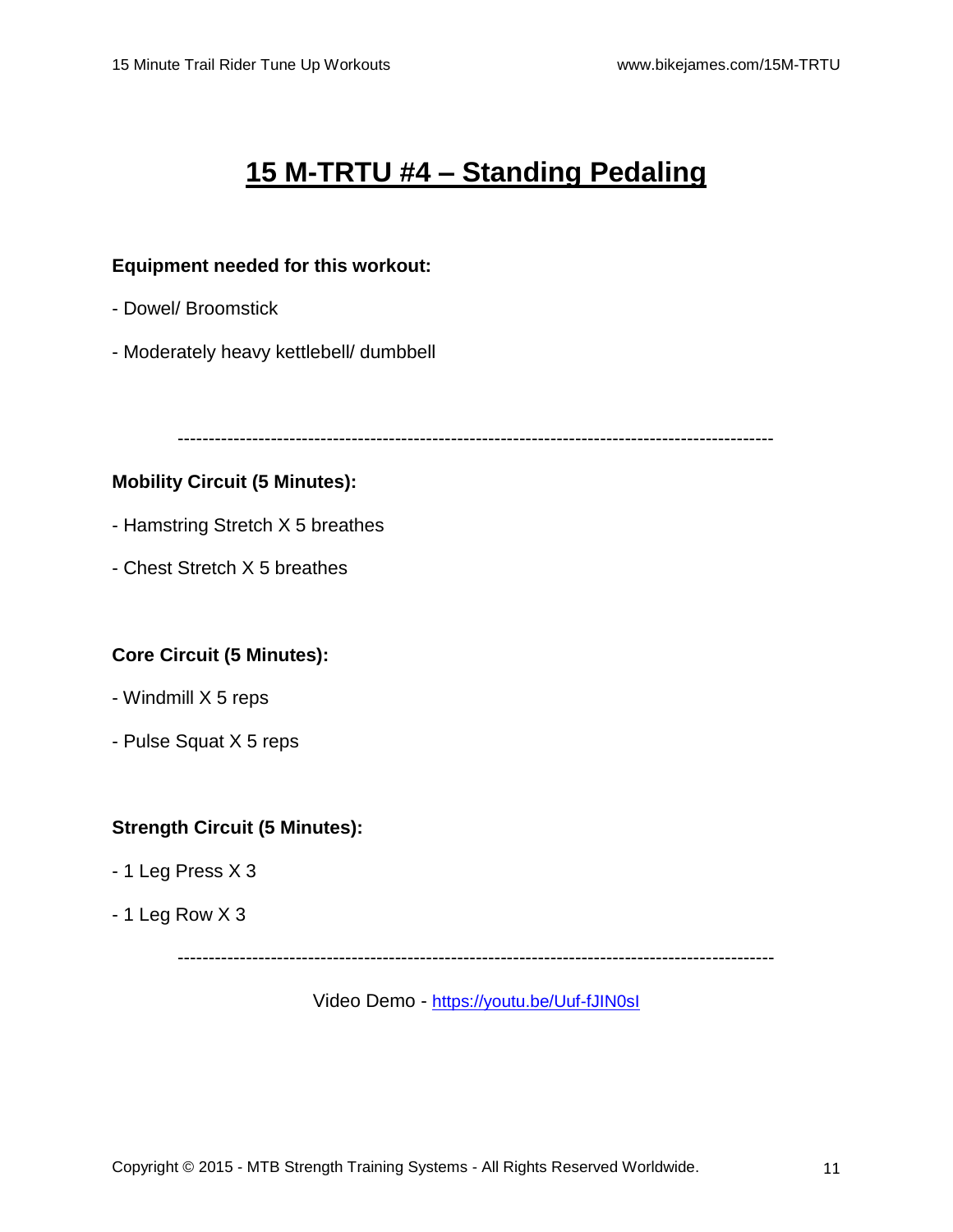# **15 M-TRTU #5 – Body Position**

#### **Equipment needed for this workout:**

- Moderately heavy kettlebell/ dumbbell

------------------------------------------------------------------------------------------------

#### **Mobility Circuit (5 Minutes):**

- ½ Kneeling T-Spine Twist X 8 reps
- Leg Swings X 8 reps

#### **Core Circuit (5 Minutes):**

- Halos X 6 reps
- Get Up Sit Up X 6 reps

# **Strength Circuit (5 Minutes):**

- Clean & Press X 5 reps
- Suitcase Deadlift X 5 reps

------------------------------------------------------------------------------------------------

Video Demo - <https://youtu.be/FEbXUJCqhLk>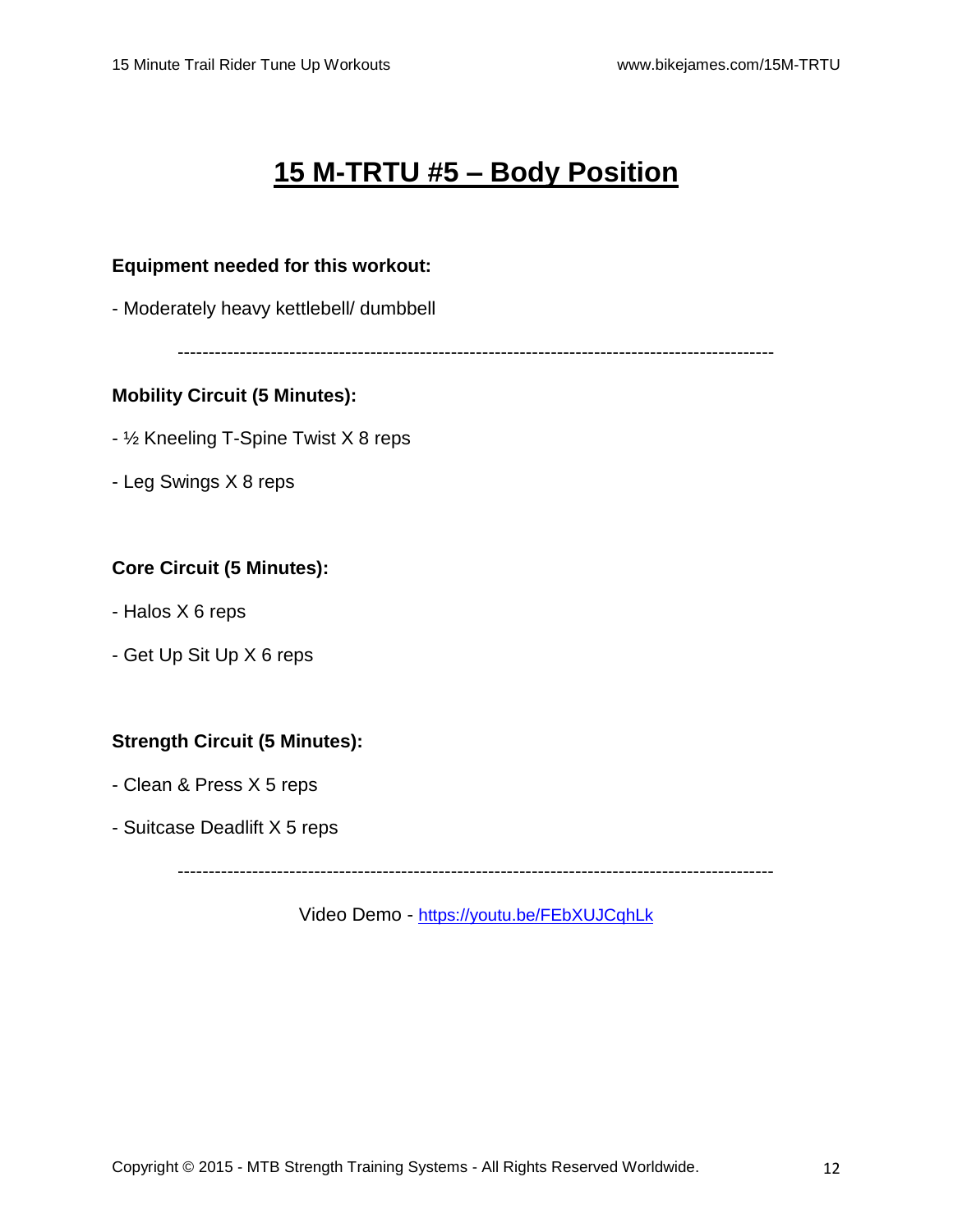# **15 M-TRTU #6 – Overall Conditioning**

#### **Equipment needed for this workout:**

- Moderately heavy kettlebell/ dumbbell

------------------------------------------------------------------------------------------------

# **Mobility Circuit (5 Minutes):**

- Pigeon Pose Stretch X 3 reps each leg
- Big X's X 8 reps each way/ each arm

# **Core Circuit (5 Minutes):**

- Arm Bar X 3 reps (keep switching sides after 3 reps for the entire time)

# **Strength Circuit (5 Minutes):**

- Squat & Press X 5 reps each arm
- Single Leg RDL with Row X 5 reps each leg

------------------------------------------------------------------------------------------------

Video Demo - [https://youtu.be/WcVYkm0ju\\_w](https://youtu.be/WcVYkm0ju_w)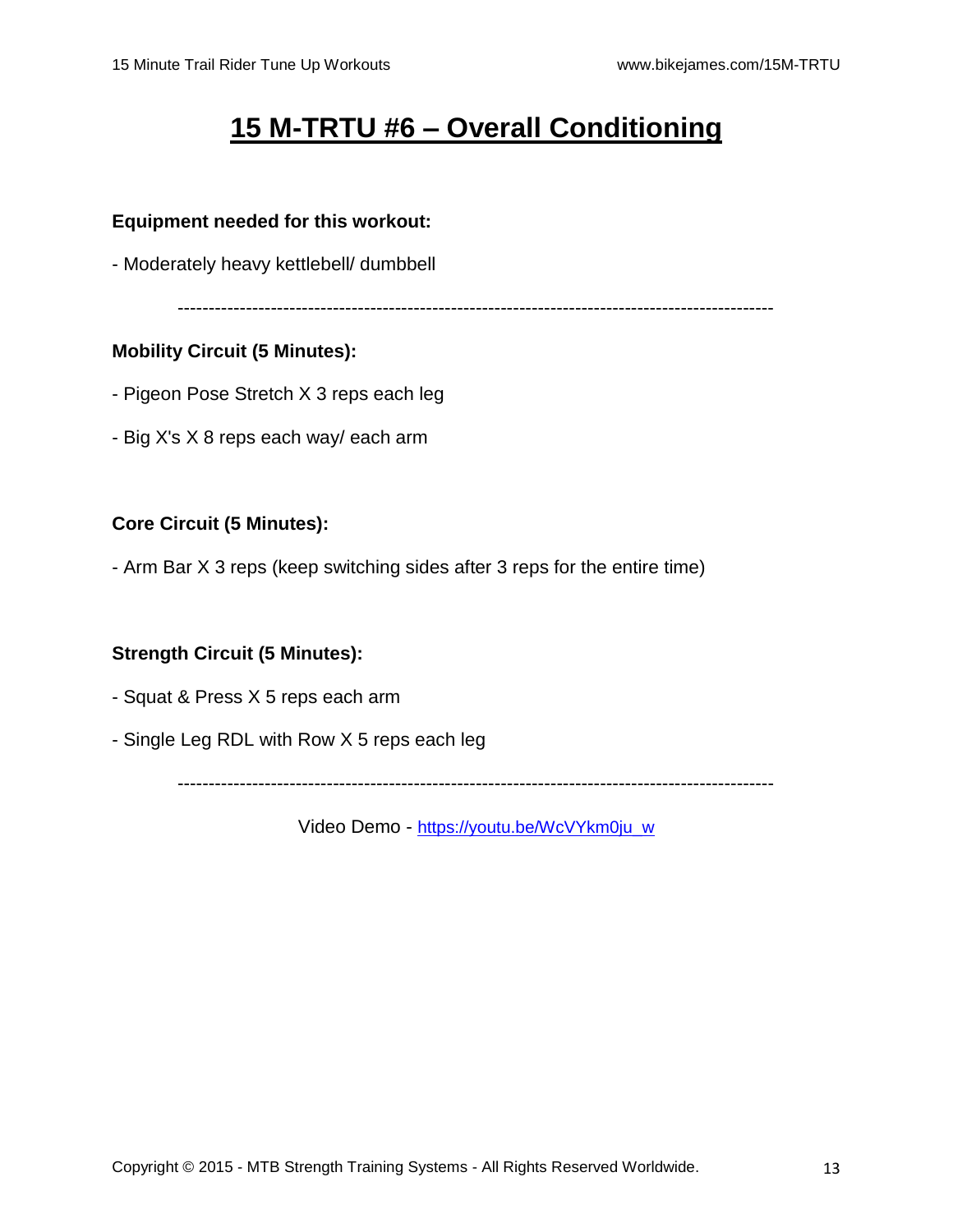# **15 M-TRTU #7 – Hips/ Low Back Focus**

#### **Equipment needed for this workout:**

- Moderately heavy kettlebell/ dumbbell

------------------------------------------------------------------------------------------------

#### **Mobility Circuit (5 Minutes):**

- Half Kneeling Ankle MOB/ Groin Stretch X 20 reps
- Half Kneeling T Spine Twist X 10 reps

# **Core Circuit (5 Minutes):**

- Touch the Wall Deadlifts X 20 reps
- Overhead Marching X 15 reps each arm

# **Strength Circuit (5 Minutes):**

- Single Leg Deadlift X 10 reps (5 weighted/ 5 bodyweight)
- Single Arm Kneeling Shoulder Press X 6 reps each arm

------------------------------------------------------------------------------------------------

Video Demo - <https://youtu.be/jZAZaqD6gVQ>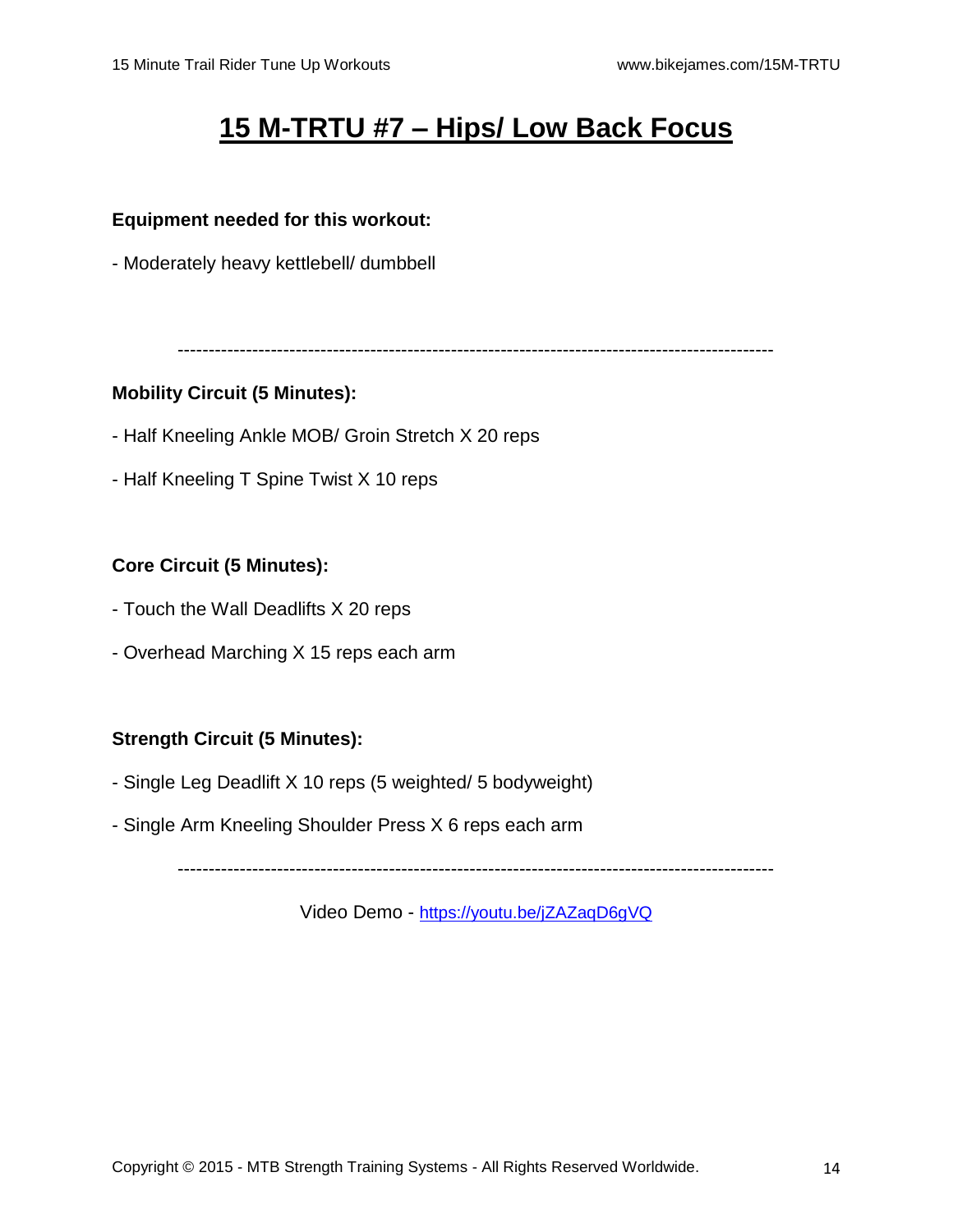# **15 M-TRTU #8 – Standing Pedaling**

#### **Equipment needed for this workout:**

- TRX

------------------------------------------------------------------------------------------------

# **Mobility Circuit (5 Minutes):**

- Dynamic Y X 5
- Cross Behind Lunge X 5 each leg

# **Core Circuit (5 Minutes):**

- Prone Jack Knife or Pike X 10
- Pendulum X 10 each way

# **Strength Circuit (5 Minutes):**

- Balance Lunge with High Knee X 10 each leg
- Single Arm Inverted Row X 10 each side

# **Cardio Circuit (5 Minutes optional)**

- Jump Squat X 10/ Push Up X 10/ Inverted Row X 10

------------------------------------------------------------------------------------------------

Video Demo - <https://youtu.be/kPCMg9zJ3fg>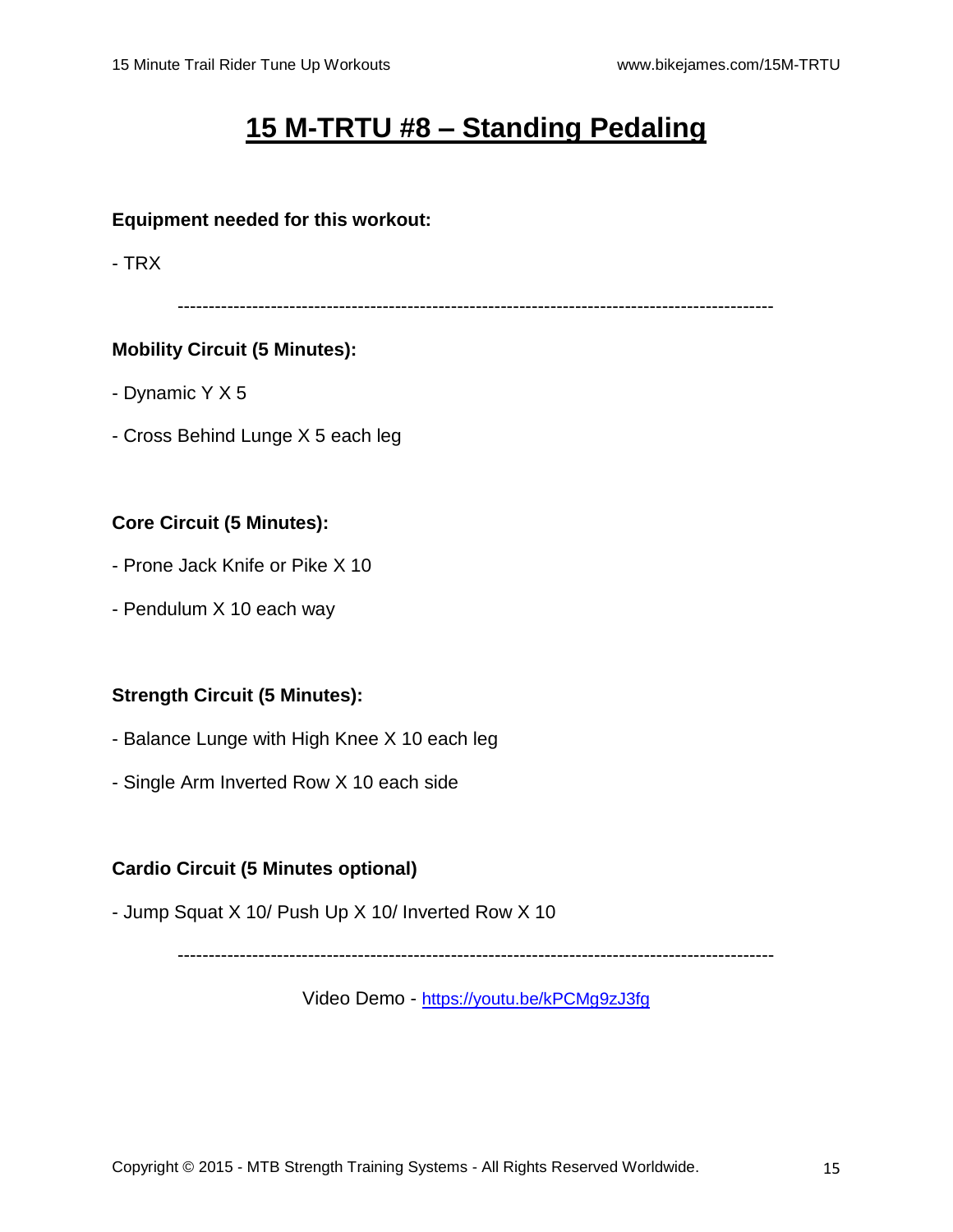# **15 M-TRTU #9 – Hips/ Low Back Focus**

#### **Equipment needed for this workout:**

- Moderately heavy kettlebell/ dumbbell

------------------------------------------------------------------------------------------------

#### **Mobility Circuit (5 Minutes):**

- Half Kneeling Ankle & T-Spine Drill
- Hip Flexor Stretch

# **Core Circuit (5 Minutes):**

- Active Straight Leg Raise X 5 reps each leg
- Touch the Wall Deadlift X 10 reps

#### **Strength Circuit (5 Minutes):**

- Deadlift X 10 reps
- Push Ups X 10 reps

#### **Cardio Circuit (5 Minutes optional)**

- Swings X 20 reps/ as many set as possible in 5 minutes

------------------------------------------------------------------------------------------------

Video Demo - <https://youtu.be/h6MO27RhSVg>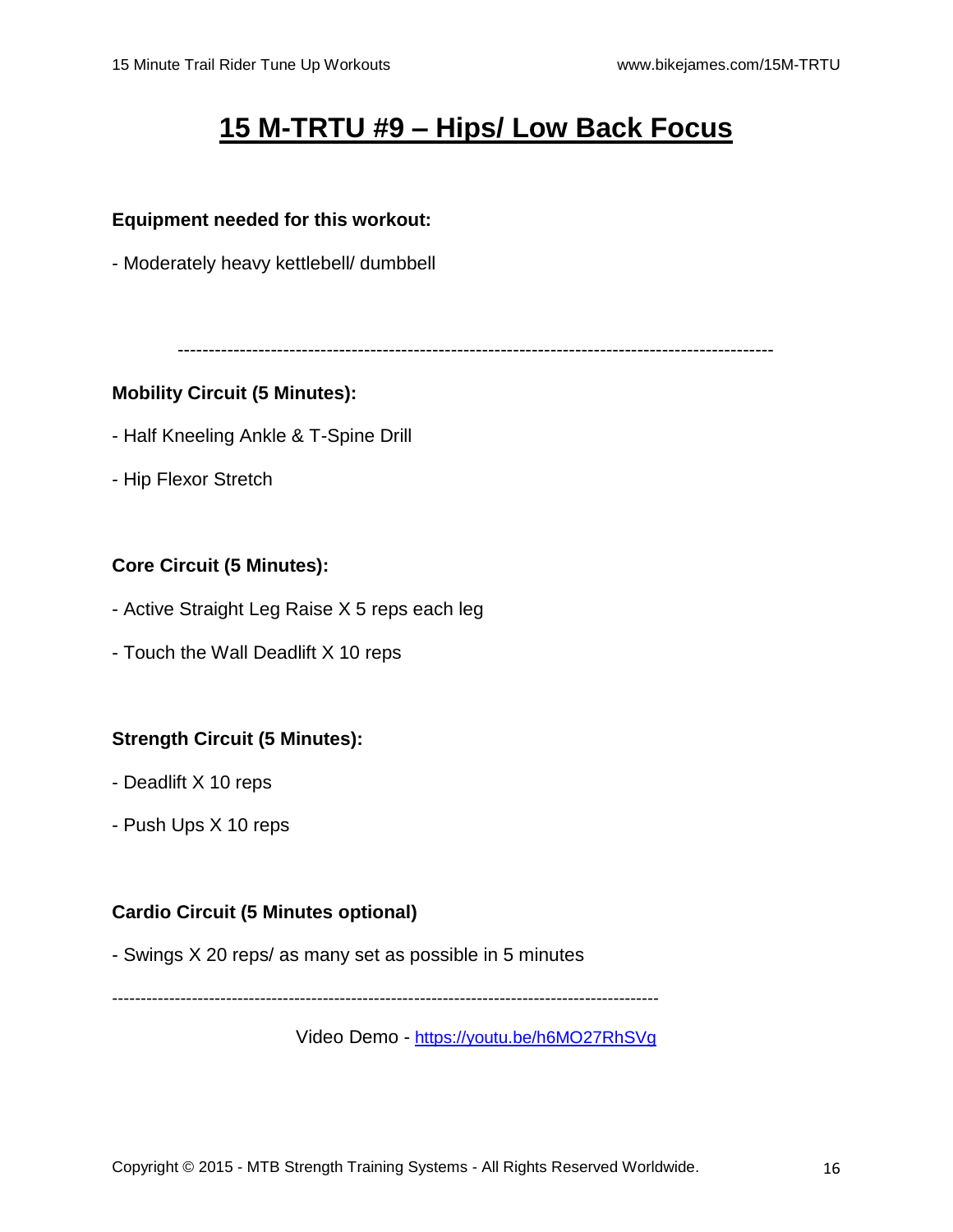# **15 M-TRTU #10 – Body Position**

#### **Equipment needed for this workout:**

- Moderately heavy kettlebell/ dumbbell

------------------------------------------------------------------------------------------------

#### **Mobility Circuit (5 Minutes):**

- Down Dog to Cobra X 5
- Wall Squat X 5

#### **Core Circuit (5 Minutes):**

- Split Stance Halo X 5 each leg position
- Get Up Sit Ups X 5

# **Strength Circuit (5 Minutes):**

- Split Squat w/ Press X 5 each side
- Bent Row X 5 each side

# **Cardio Circuit (5 Minutes optional)**

- Single Arm Swings X 15 reps each side
- Burpees X 10

------------------------------------------------------------------------------------------------

Video Demo - [https://youtu.be/YieHECm\\_KzA](https://youtu.be/YieHECm_KzA)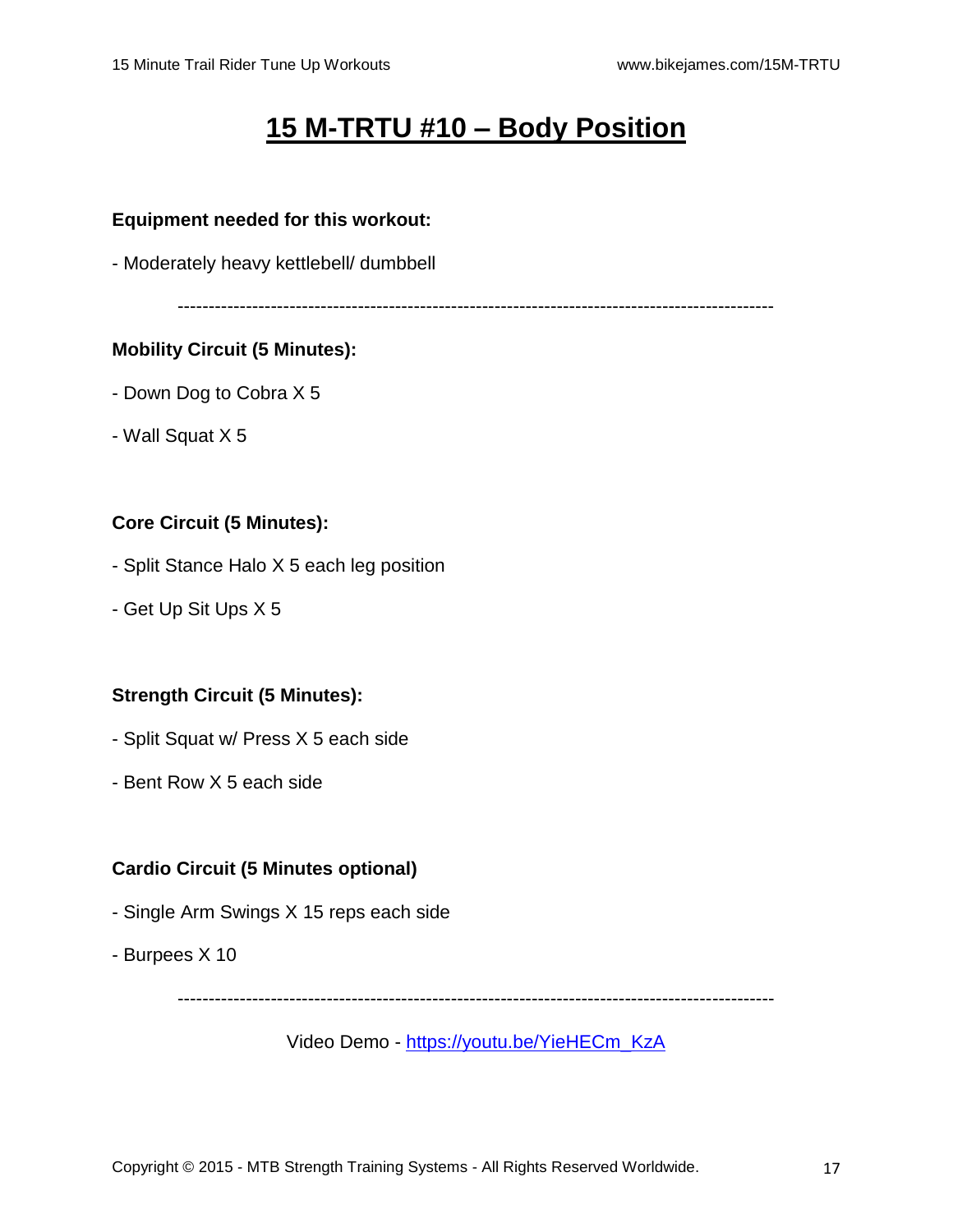# **15 M-TRTU #11 – Overall Conditioning**

#### **Equipment needed for this workout:**

- Moderately heavy kettlebell/ dumbbell & a light kettlebell or dumbbell

------------------------------------------------------------------------------------------------

# **Mobility Circuit (5 minutes):**

- Tactical Frog Stretch
- Hip Flexor Stretch X 5 reps

# **Core & Strength Circuit (10 minutes):**

- Deadlift X 10/15/20 rep ladder
- Goblet Squat X 2/5/10 rep ladder
- Single Arm Tall Kneeling Press X 2/5/10 rep ladder (each arm)

# **Cardio Circuit (5 Minutes optional)**

- Single Arm Swings X 20 reps each side
- Burpees (optional) X 10

------------------------------------------------------------------------------------------------

Video Demo - <https://youtu.be/lUJkLOMGkS8>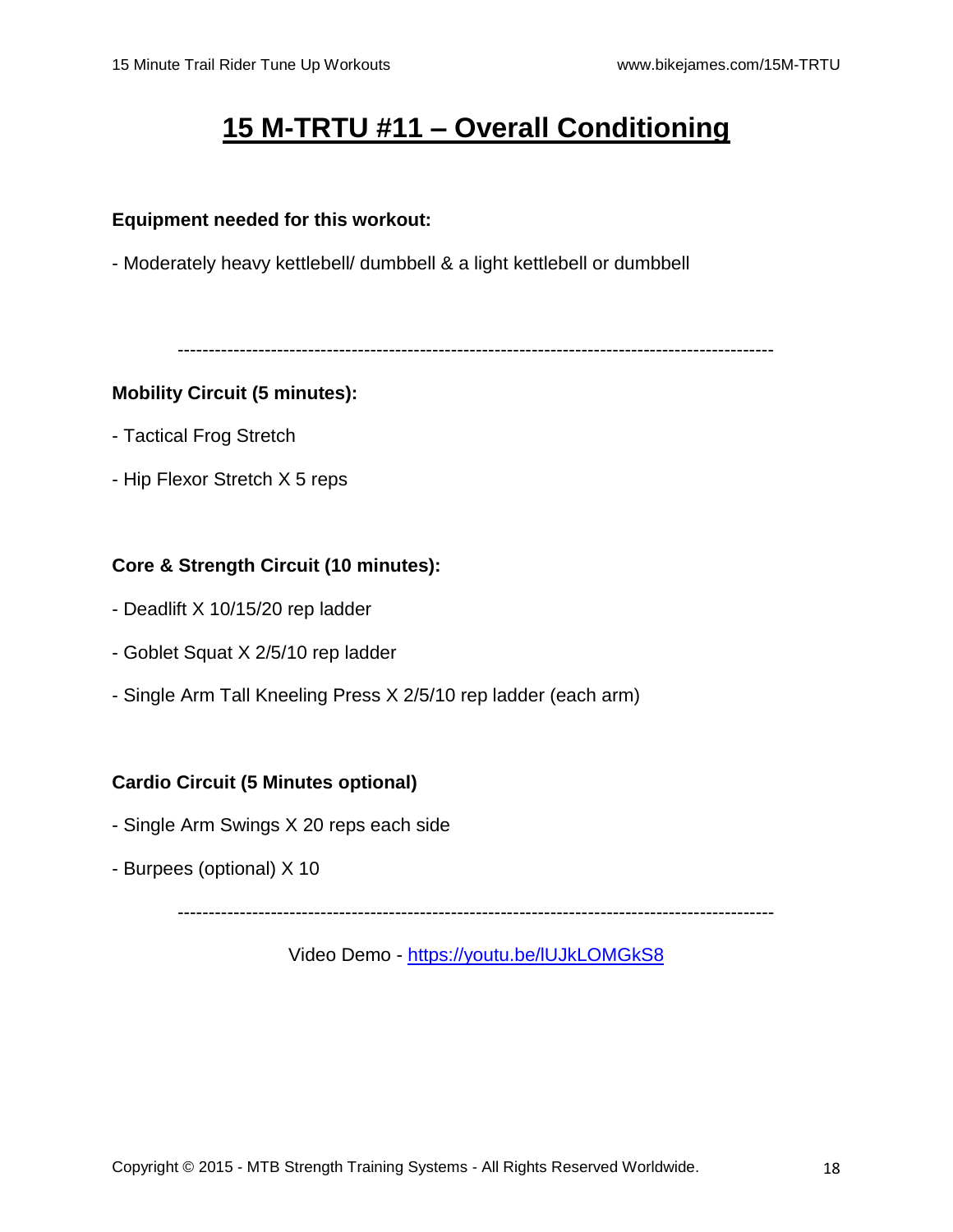# **15 M-TRTU #12 – Overall Conditioning**

#### **Equipment needed for this workout:**

- Moderately heavy kettlebell/ dumbbell

------------------------------------------------------------------------------------------------

#### **Mobility Circuit (5 minutes):**

- Down Dog to Cobra X 5 reps
- Side Lying T-Spine Twist X 10 reps each side

# **Core & Strength Circuit (10 minutes):**

- Pulse Squat X 2/4/6 rep ladder
- Bent Row X 5/10/15 rep ladder
- Halos X 2/4/6 rep ladder

------------------------------------------------------------------------------------------------

Video Demo - <https://youtu.be/w5FNljZzVto>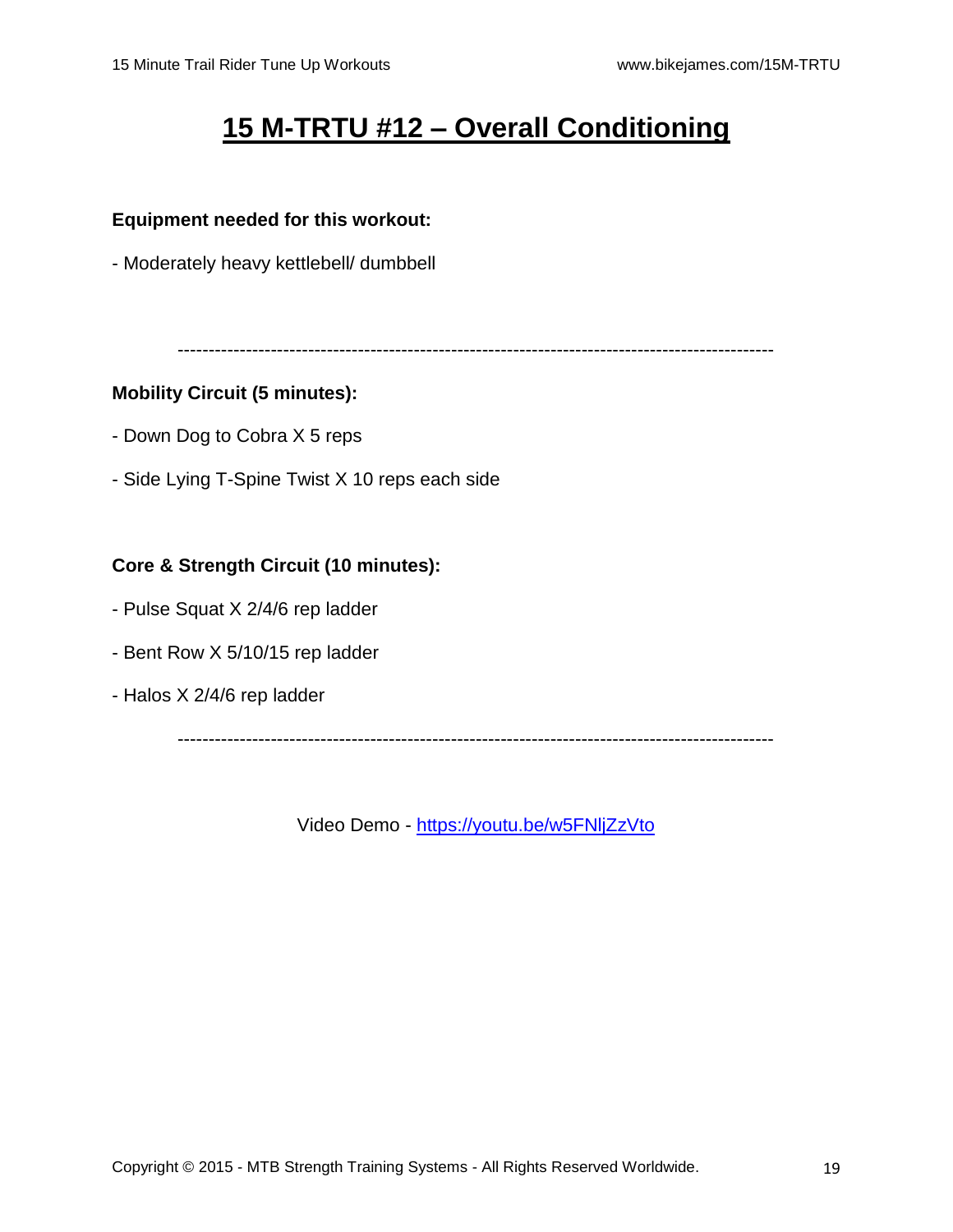# **15 M-TRTU #13 – Shoulder/ Neck Focus**

# **Equipment needed for this workout:**

- Moderately heavy kettlebell/ dumbbell

------------------------------------------------------------------------------------------------

# **Mobility Circuit (5 minutes):**

- ½ Kneeling Ankle MOBs X 20 reps each side
- ½ Kneeling T Spine Twist X 12 reps each side

# **Core & Strength Circuit (10 minutes):**

- Halo X 6 reps
- Split Squat X 6 reps
- Overhead March X 6 reps

# **Cardio Circuit (5 Minutes)**

- Single Arm Swing X 20 reps each arm
- Burpee X 10 reps

------------------------------------------------------------------------------------------------

Video Demo - <https://youtu.be/uuXYbCKPwLg>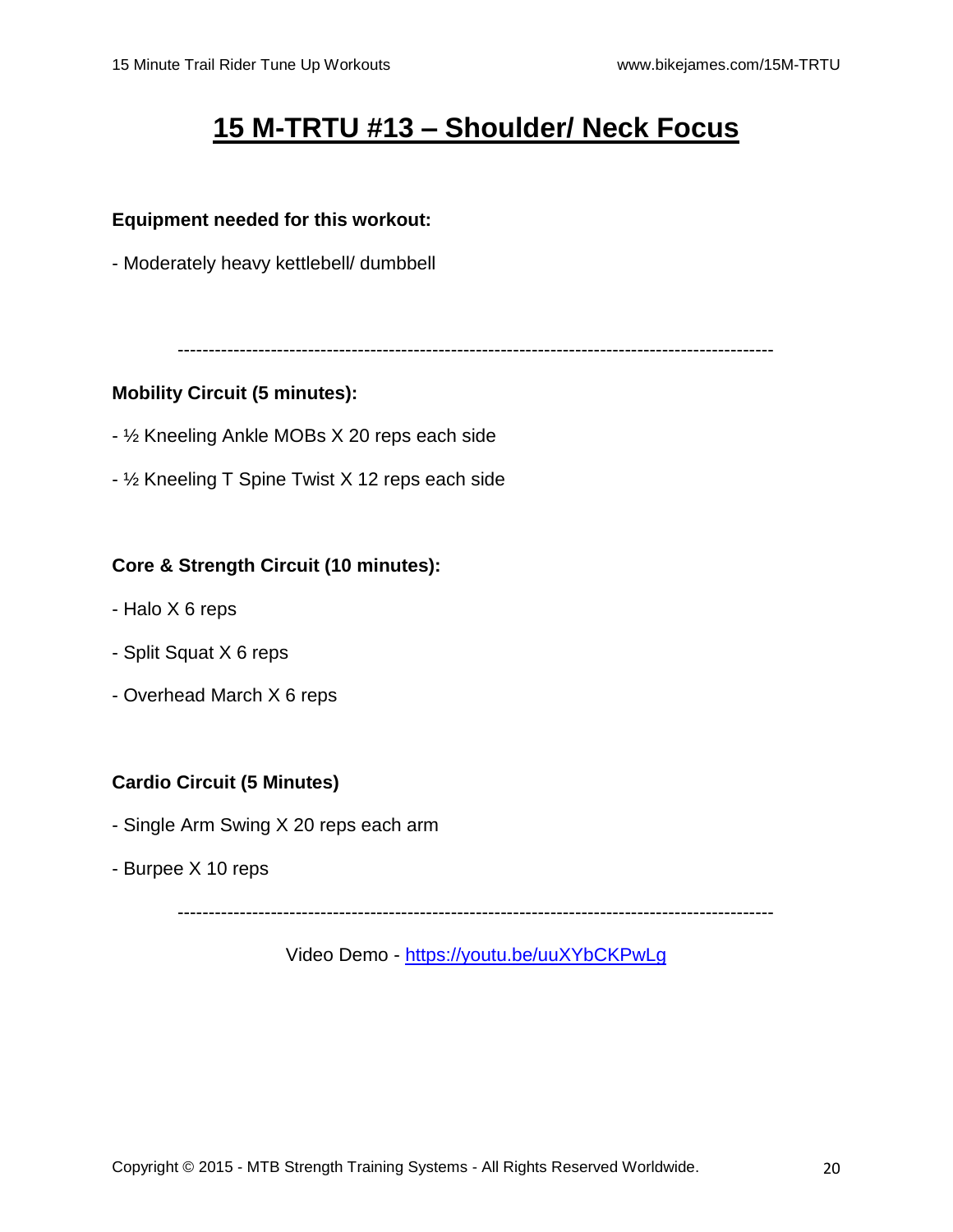# **15 M-TRTU #14 – Standing Pedaling**

# **Equipment needed for this workout:**

- Moderately heavy kettlebell/ dumbbell

------------------------------------------------------------------------------------------------

# **Mobility Circuit (5 minutes):**

- Arm Bar

# **Core & Strength Circuit (10 minutes):**

- Goblet Squat X 2/4/6 rep ladder
- Push Up X 5/10/15 reps ladder

# **Cardio Circuit (5 Minutes)**

- High Pull or Snatch X 10 reps each arm

------------------------------------------------------------------------------------------------

Video Demo - [https://youtu.be/F1nrrX20L\\_o](https://youtu.be/F1nrrX20L_o)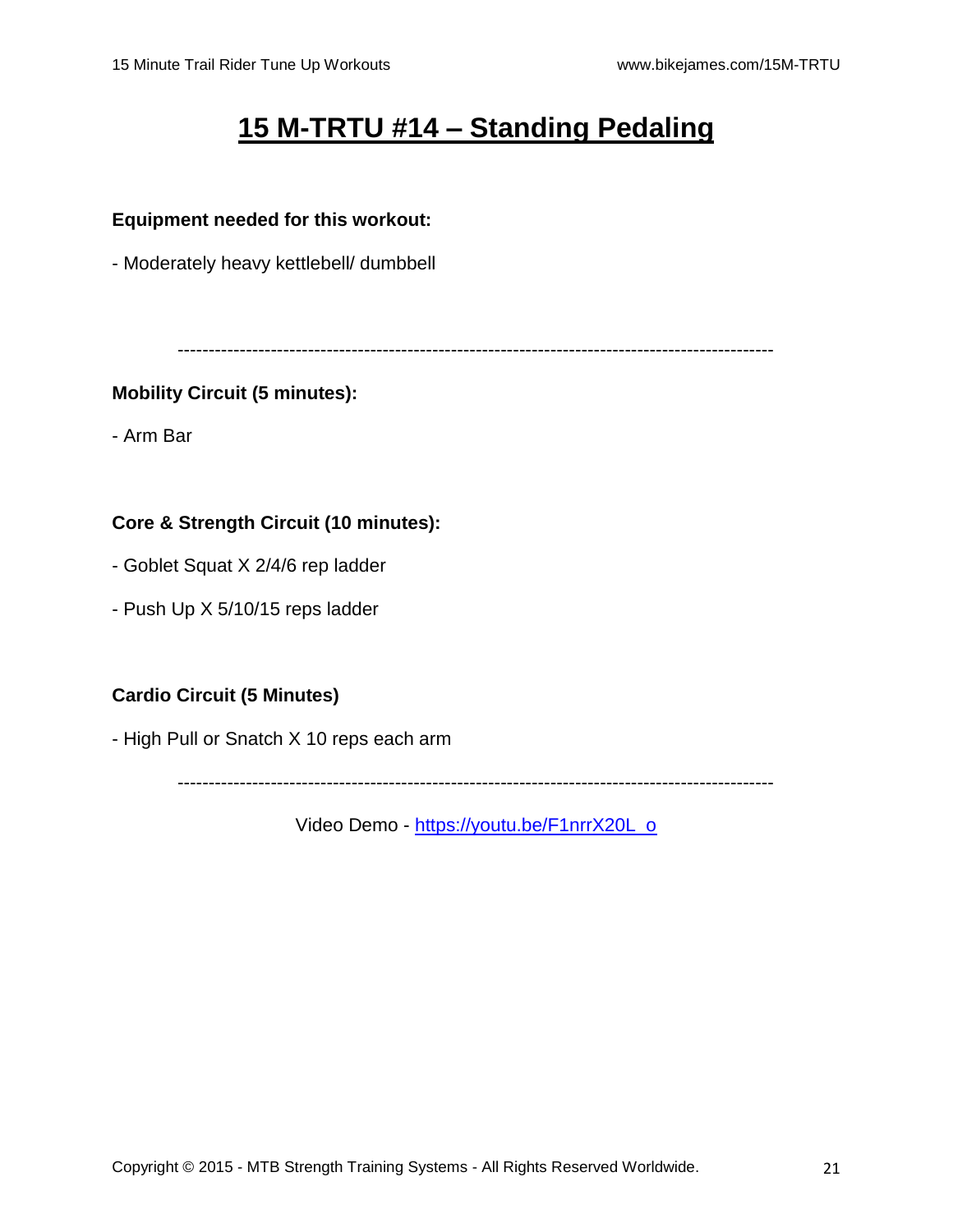# **15 M-TRTU #15 – Body Position**

#### **Equipment needed for this workout:**

- Moderately heavy kettlebell/ dumbbell

------------------------------------------------------------------------------------------------

#### **Mobility Circuit (5 minutes):**

- Hip Flexor Stretch X 5 reps
- Wall Squat X 6 reps

# **Core & Strength Circuit (10 minutes):**

- Clean & Press X 1/2/3 rep ladder
- Get Up Sit Up X 2/4/6 rep ladder

# **Cardio Circuit (5 Minutes)**

- Swing

------------------------------------------------------------------------------------------------

Video Demo - <https://youtu.be/4fvcbodwBL4>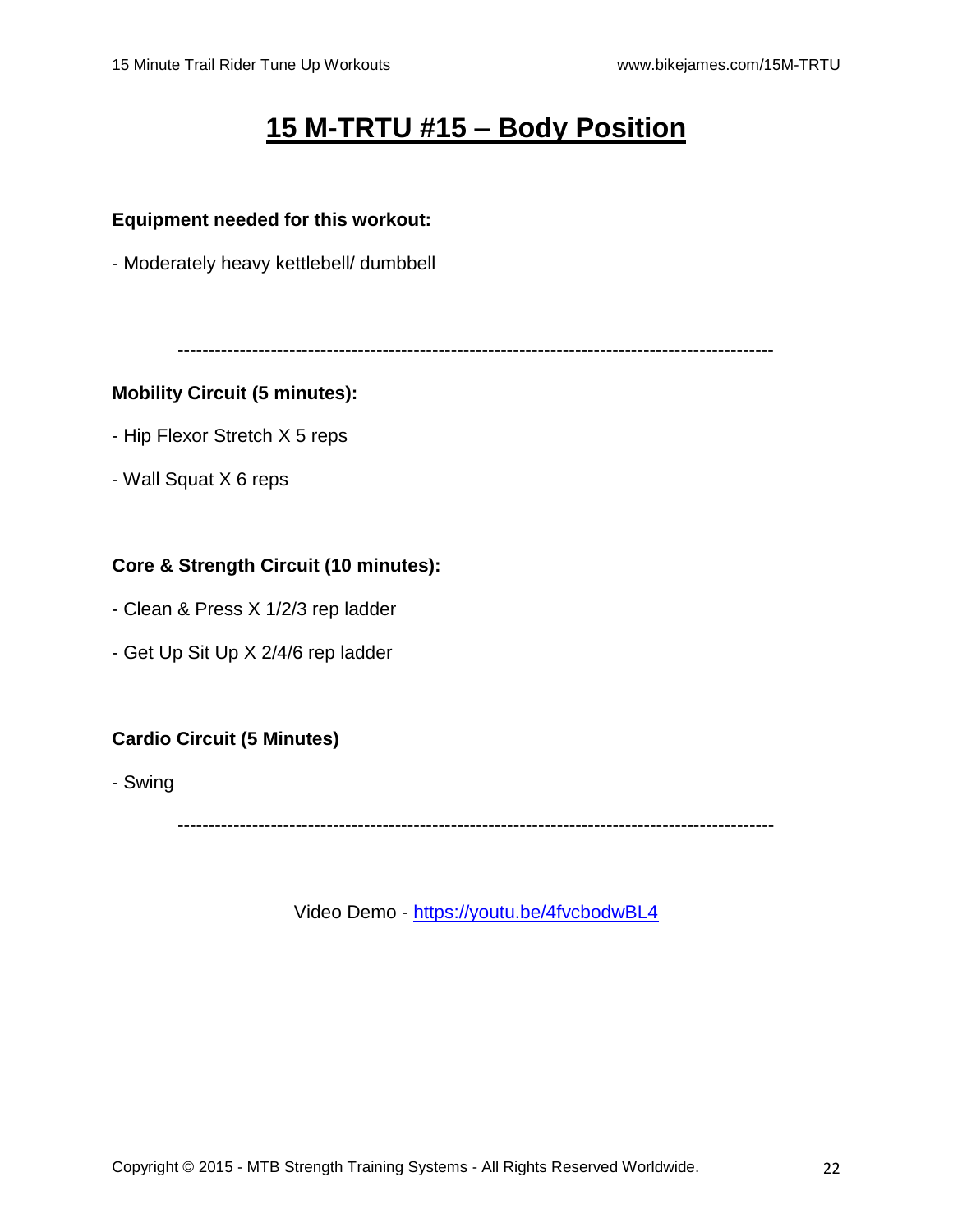# **15 M-TRTU #16 - Cornering**

#### **Equipment needed for this workout:**

- Moderately heavy kettlebell/ dumbbell

------------------------------------------------------------------------------------------------

#### **Mobility Circuit (5 minutes):**

- Hip Flexor Stretch X 5 reps
- Halos X 6
- Touch the Wall Deadlifts X 10

### **Core & Strength Circuit (10 minutes):**

- Clean & Press X 2/3/5 rep ladder
- TGU Windmill X 2/3/5 rep ladder

#### **Cardio Circuit (5 Minutes)**

- Swing/ Goblet Squat Countdowns 10/9/8/7/6/5/4/3/2/1

------------------------------------------------------------------------------------------------

Video Demo - <https://youtu.be/5i9grceFlhA>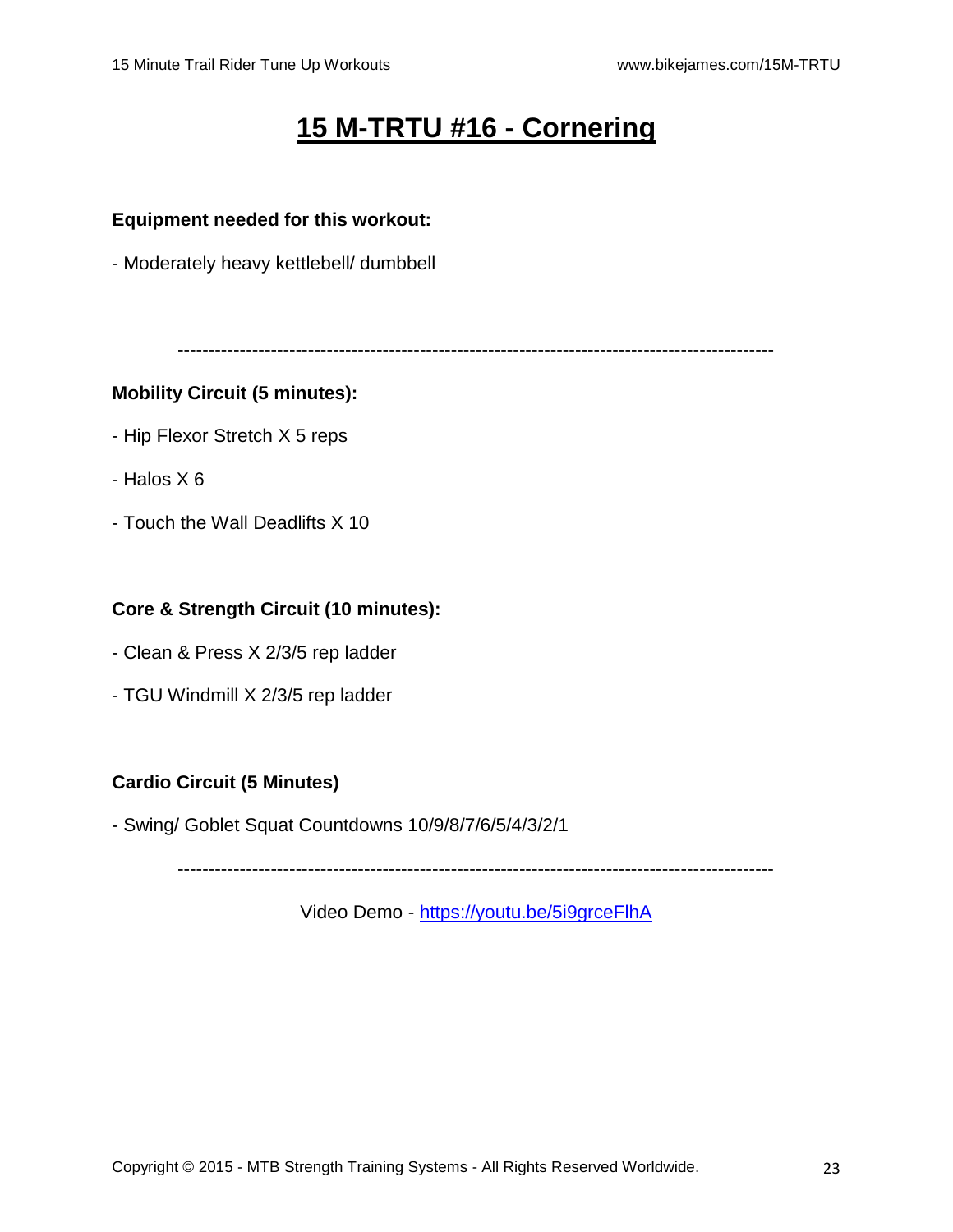# **15 M-TRTU #17 – Body Position**

#### **Equipment needed for this workout:**

- Moderately heavy kettlebell/ dumbbell

------------------------------------------------------------------------------------------------

#### **Mobility Circuit (5 minutes):**

- Down Dog/ Cobra X 5
- Halos X 5
- Wall Squats X 5

#### **Core & Strength Circuit (10 minutes):**

- Single Arm Overhead Press X 3 reps/ 2 rung weight ladders
- Deadstop Swing X 5 reps/ 2 rung weight ladders

#### **Cardio Circuit (5 Minutes)**

- Swing X 20 reps/ 10 breathes

------------------------------------------------------------------------------------------------

Video Demo - <https://youtu.be/GYgVrOOaukc>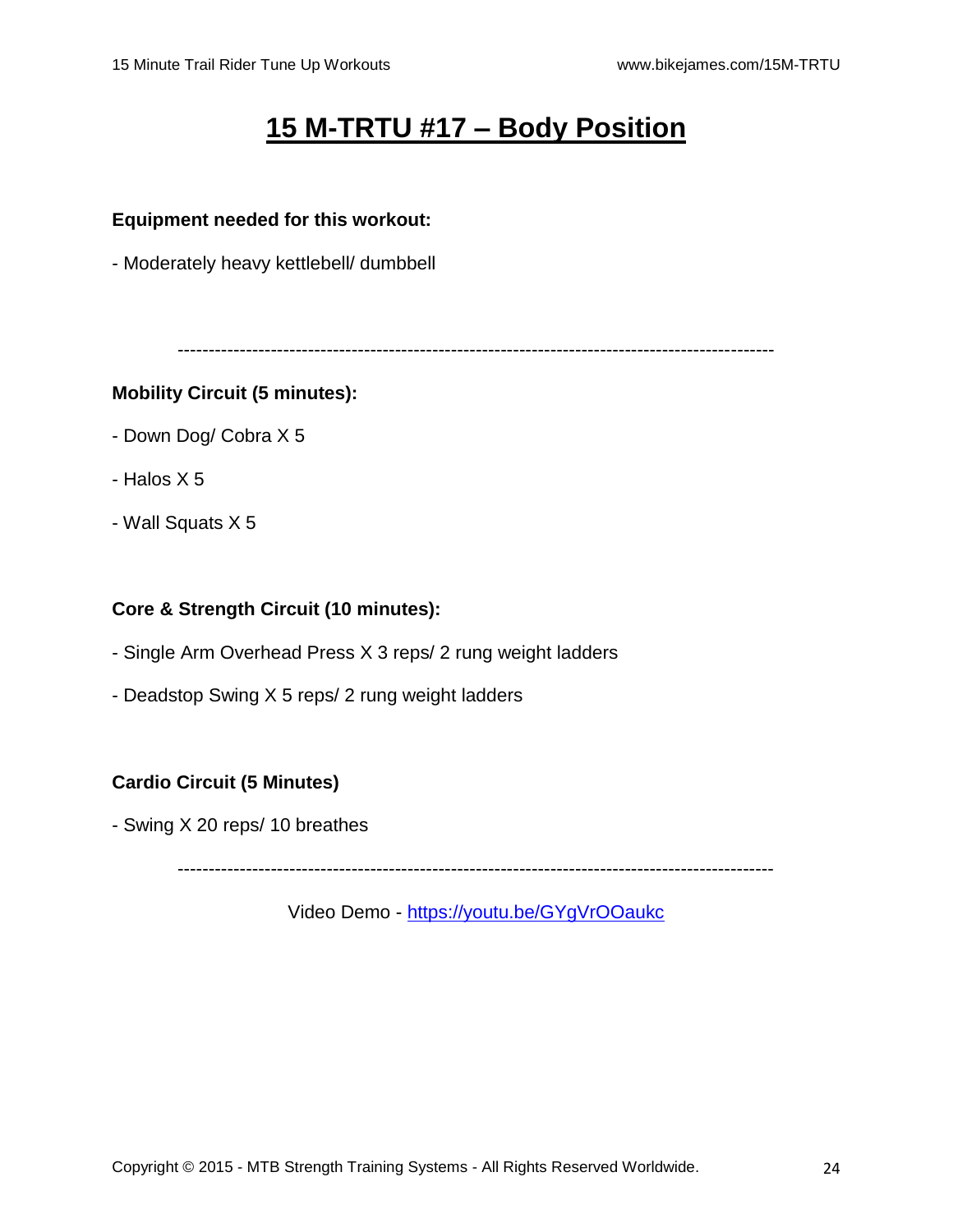# **15 M-TRTU #18 – Overall Conditioning**

#### **Equipment needed for this workout:**

- Moderately heavy kettlebell/ dumbbell

------------------------------------------------------------------------------------------------

#### **Mobility Circuit (5 Minutes):**

- Halos X 6 reps each way
- Frog Stretch

# **Core Circuit (5 Minutes):**

- RKC Plank X 3 reps
- Anti-Rotation Press X 6 reps

#### **Strength Circuit (5 Minutes):**

- Reverse Lunge X 5 reps each leg
- Push Ups X 10 reps
- Standing Rows X 15 reps

------------------------------------------------------------------------------------------------

Video Demo - <https://youtu.be/a0698z7h3Ss>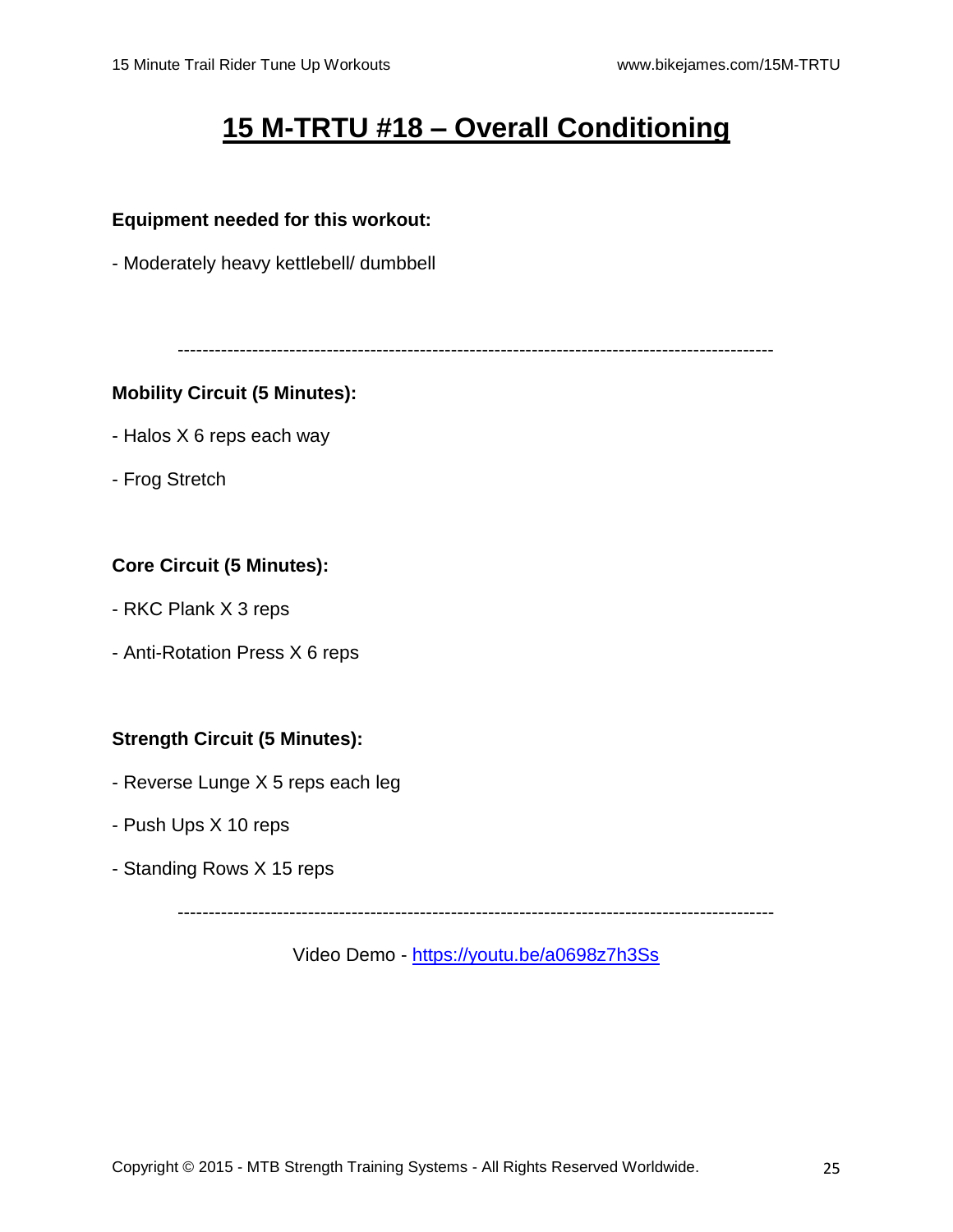# **15 M-TRTU #19 – Standing Pedaling**

#### **Equipment needed for this workout:**

- Moderately heavy kettlebell/ dumbbell

------------------------------------------------------------------------------------------------

#### **Mobility Circuit (5 Minutes):**

- 3 Way Neck X 8 reps each way
- Hip Flexor Stretch X 5 reps

# **Core Circuit (5 Minutes):**

- Pulse Squats X 6 reps
- Side Plank X 3 reps

# **Strength Circuit (5 Minutes):**

- Single Leg Squat X 1/2/3 reps ladder
- Push Ups X 5/10/15 reps ladder

------------------------------------------------------------------------------------------------

Video Demo - <https://youtu.be/44oY3qJcVG8>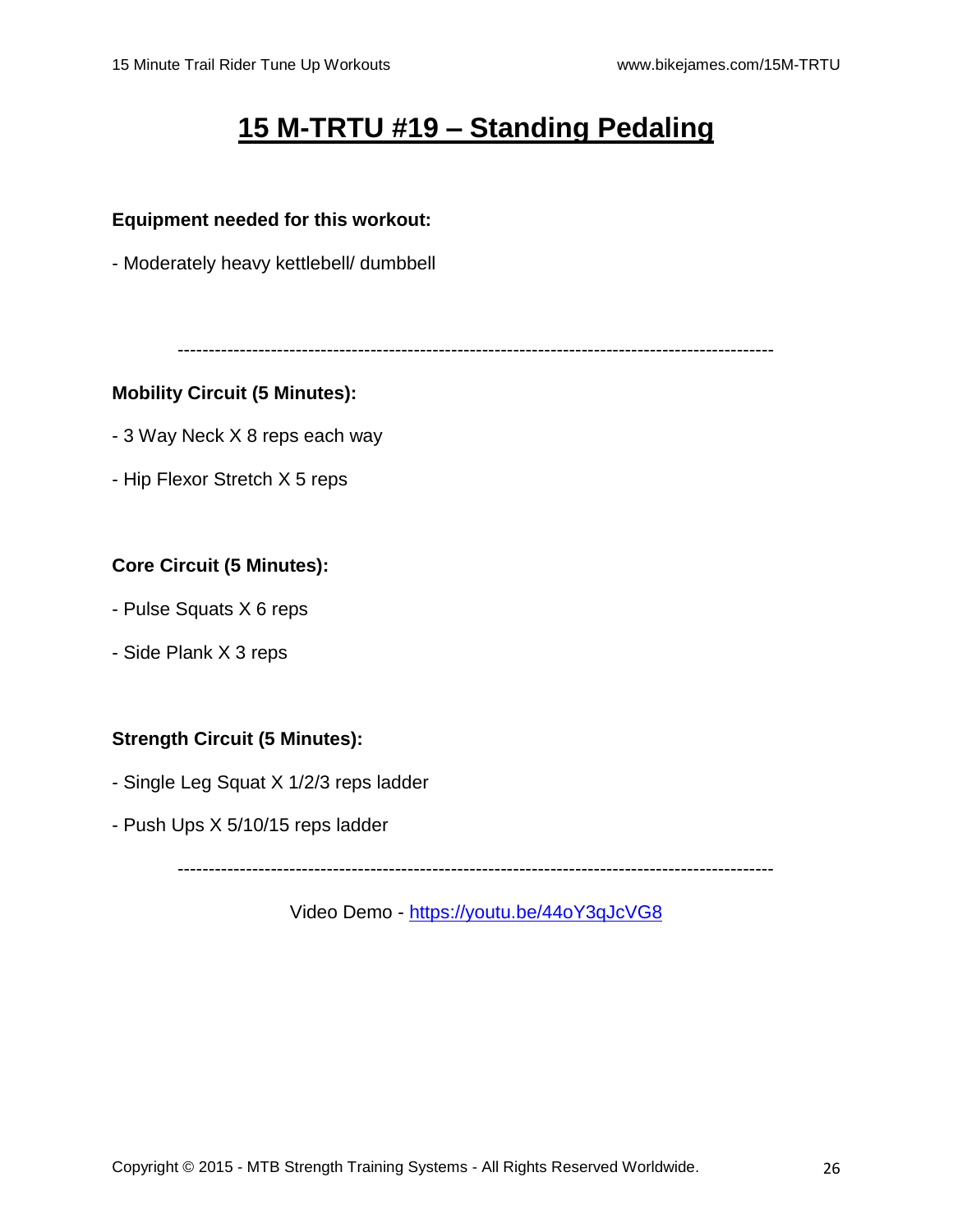# **15 M-TRTU #20 – Overall Conditioning**

#### **Equipment needed for this workout:**

- Moderately heavy kettlebell/ dumbbell

------------------------------------------------------------------------------------------------

# **Mobility Circuit (5 Minutes):**

- 3 Way Neck
- Egyptians
- Hula Hoop Circles
- Knee Circles
- Squat-to-Stand

# **Core & Strength Circuit (10 Minutes):**

- Single Arm Clean – Squat – Shoulder Press X 8 reps

or

- Single Arm Clean – Reverse Lunge – Shoulder Press X 8 reps

# **Cardio Circuit:**

-15 seconds work/ 15 seconds rest X 10 rounds: Get 10-12 swings each 15 second interval

------------------------------------------------------------------------------------------------

Video Demo - <https://youtu.be/lOFc0-NfgUw>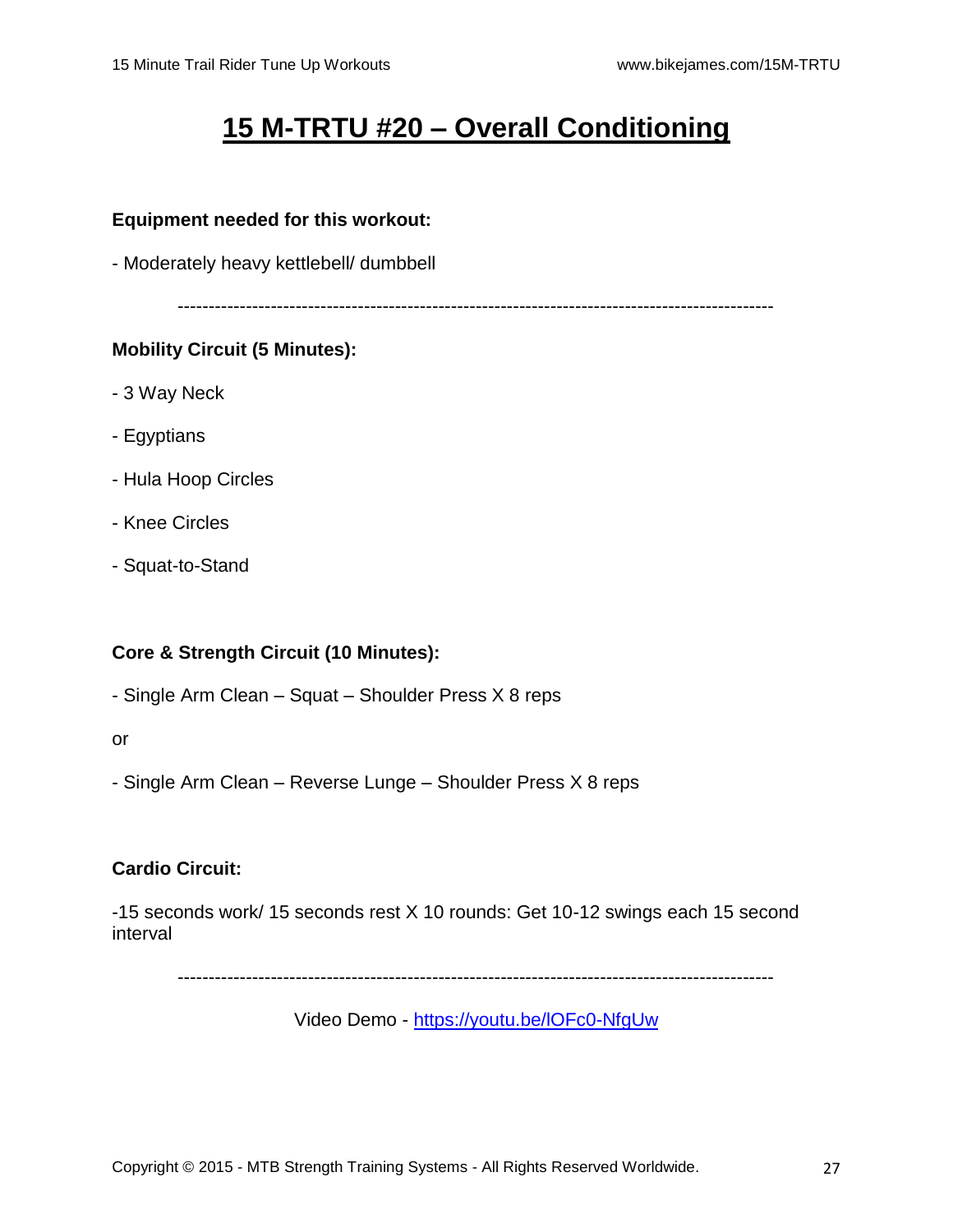# **15 M-TRTU #21 – Overall Conditioning**

#### **Equipment needed for this workout:**

- Bodyweight

------------------------------------------------------------------------------------------------

#### **Mobility Circuit X 1-2 rounds or 5 minutes:**

- 3 Way Neck
- Fist Exercise
- Elbow Circles
- Side Wall Reach
- Naked Windmill

# **Core & Strength Circuit X 2 rounds or 10 minutes:**

- Bodyweight Squats X 10-30 reps
- Push Ups X 8-20 reps
- Leg Raises X 5-20 reps

# **Cardio Circuit (5 minutes/ optional):**

-Burpee w/ Jump: 30 seconds work/ 30 seconds rest X 5 rounds

------------------------------------------------------------------------------------------------

Video Demo – <https://youtu.be/VrafDhmezoY>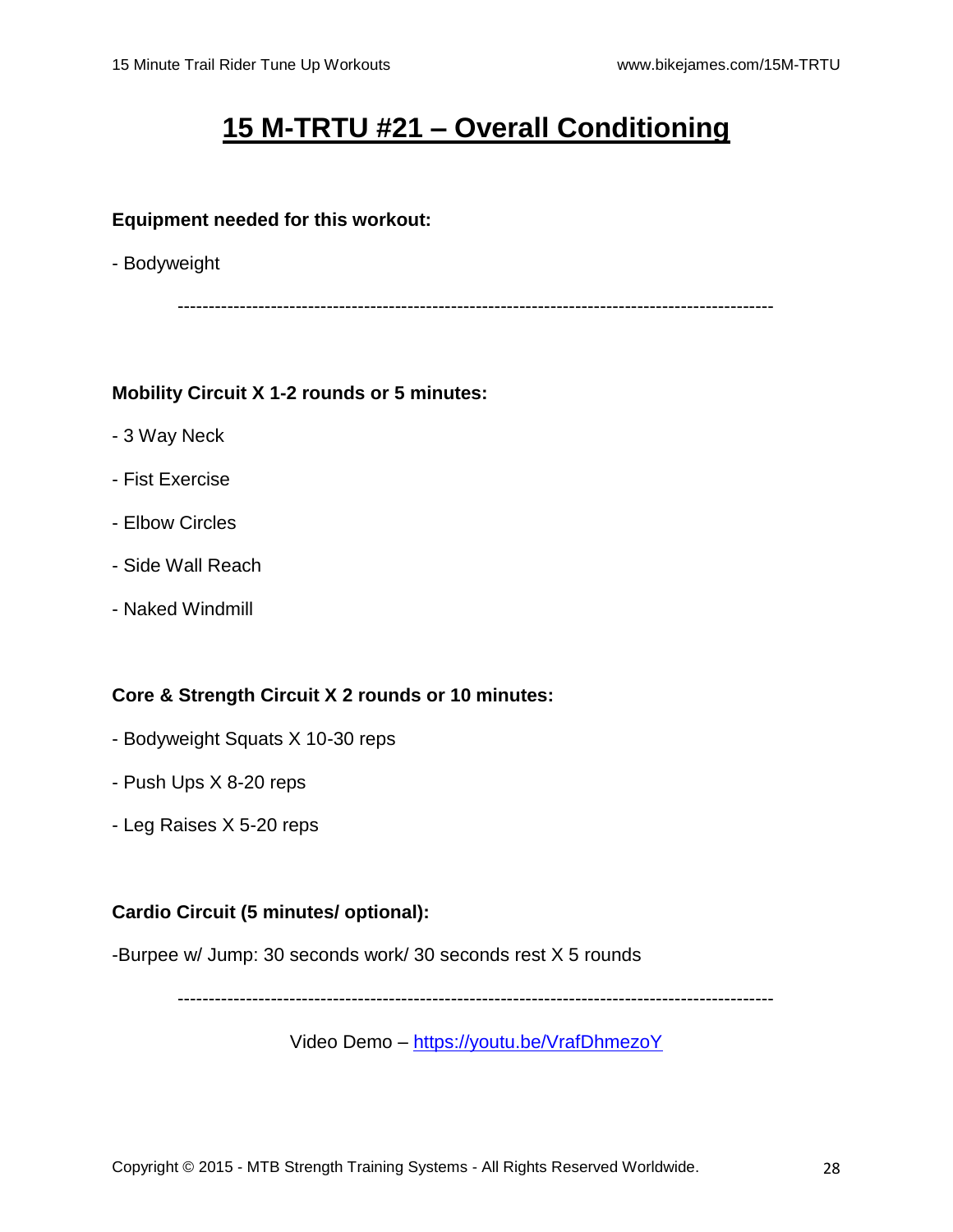# **15 M-TRTU #22 – Overall Conditioning**

#### **Equipment needed for this workout:**

- Bodyweight

------------------------------------------------------------------------------------------------

#### **Mobility Circuit (5 minutes):**

- Bretzel 2.0

# **Core & Strength Circuit (10 minutes):**

- Wall Headstand or Handstand X 10-60 sec.
- Head Bridge or Bridge X 5-15 reps
- Single Leg Squat or Pistol Squat X 1-5 reps each leg

# **Cardio Circuit (5 Minutes)**

- Swing X 20 reps on the minute (set a timer for 1 minute and do 20 reps, rest until it goes off and then do another 20 reps, repeating for 5 rounds)

------------------------------------------------------------------------------------------------

Video Demo - <https://youtu.be/99kHZtZq-Rk>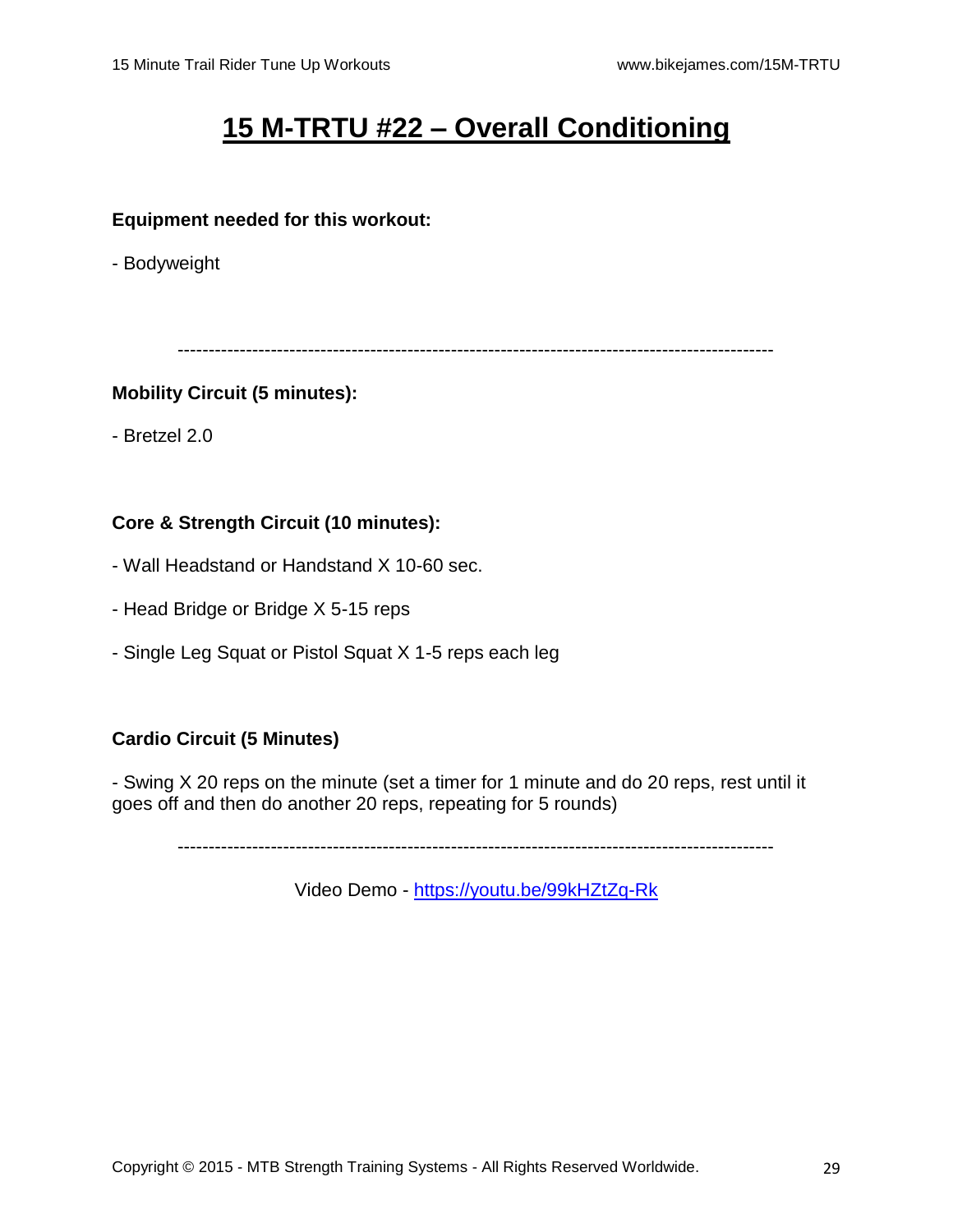# **15 M-TRTU #23 – Ankles/ Knee Focus**

#### **Equipment needed for this workout:**

- Bodyweight/ Medium KB-DB

------------------------------------------------------------------------------------------------

# **Circuit #1 (5 minutes):**

- Foam Rolling/ Self Massage on the calves

# **Circuit #2 (5 minutes):**

- ½ Kneeling Ankle MOB
- Active Calf Stretch X 10 each leg

# **Circuit #3 (5 Minutes)**

- Single Arm/ Single Leg Shoulder Press X 5
- Farmers Walk X 10 paces

Do a set of 5 reps on the Single Arm/ Single Leg Press, bring the KB down to your side and then do your Farmers Walk. Switch arms after your Farmers Walk and repeat the process on the other side, alternating until time is up.

------------------------------------------------------------------------------------------------

Video Demo - <https://youtu.be/JnuH-9Swkkg>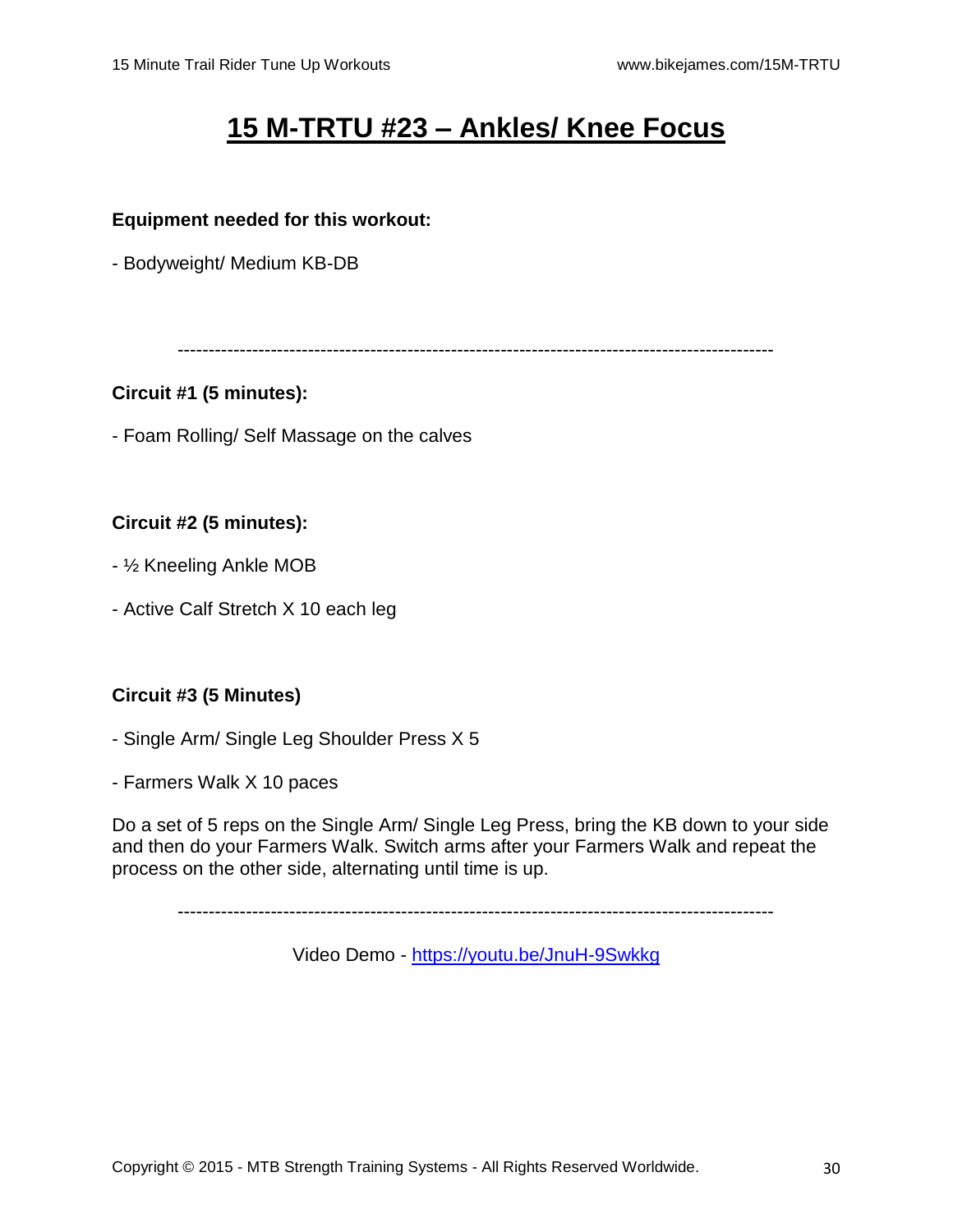# **15 M-TRTU #24 – Cornering**

#### **Equipment needed for this workout:**

- Moderately heavy kettlebell/ dumbbell and a broomstick

------------------------------------------------------------------------------------------------

#### **Mobility Circuit (5 Minutes):**

- Stick Windmill X 5
- Chest Stretch X 5 breathes

#### **Core Circuit (5 Minutes):**

- ½ Kneeling Halo X 5 reps
- Bird Dog Touches X 5 reps

#### **Strength Circuit (5 Minutes):**

- KB Windmill X 3-5 reps
- Single Arm Floor Press X 5 reps

------------------------------------------------------------------------------------------------

Video Demo - <https://youtu.be/n9S6wAOtmZI>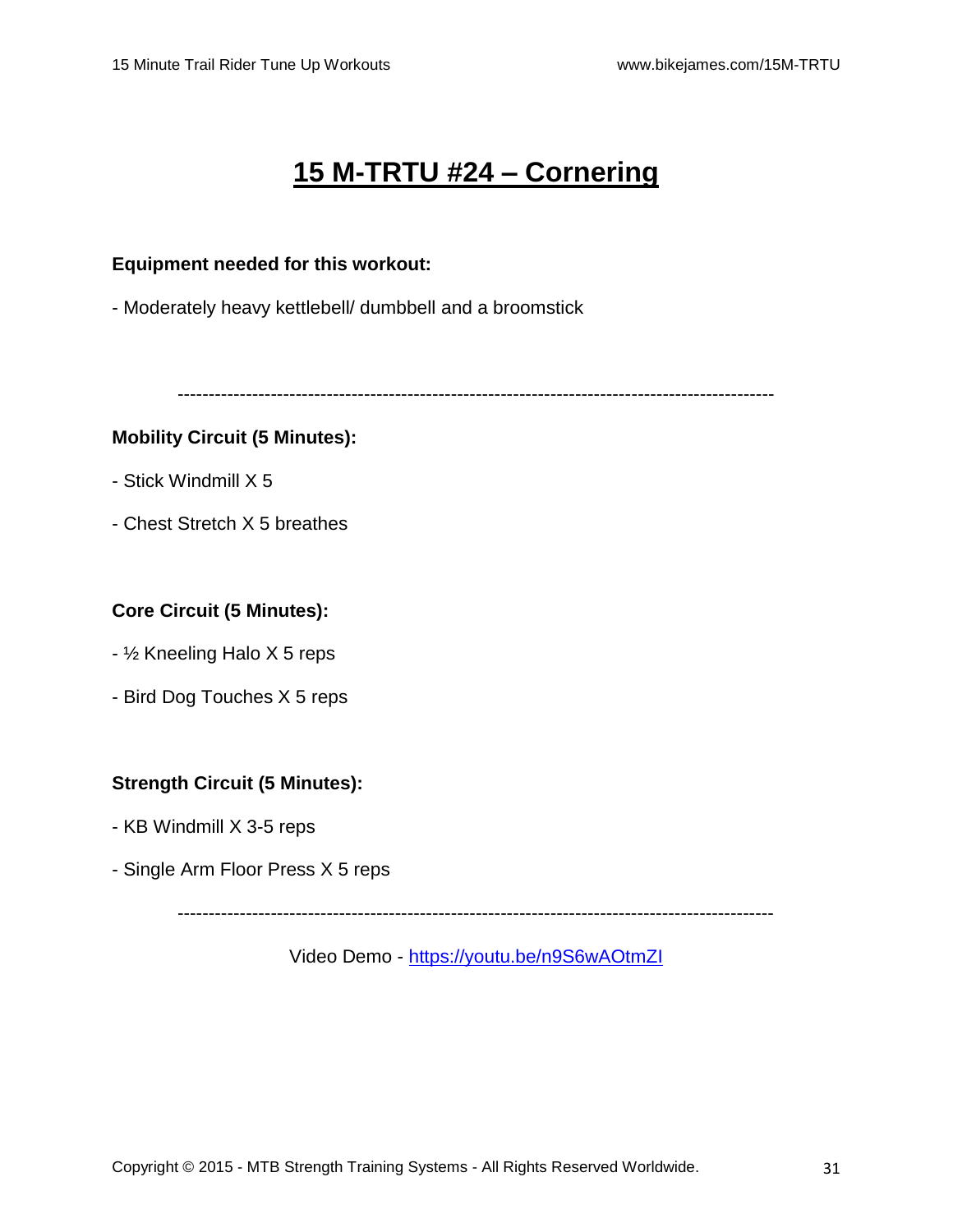# **15 M-TRTU #25 – Shoulders/ Neck Focus**

#### **Equipment needed for this workout:**

- Moderately heavy kettlebell/ dumbbell and a bench

------------------------------------------------------------------------------------------------

#### **Mobility Circuit (5 Minutes):**

- Frog Pose Head Nods X 5
- Frog Pose Look Behinds X 5
- Frog Pose T-Spine Twist X 5

# **Core Circuit (5 Minutes):**

- Arm Bar X 5 reps
- Tall Kneeling Halo X 5 reps

# **Strength Circuit (5 Minutes):**

- Bat Wings X 5 reps
- Farmers Walk X 50 paces

------------------------------------------------------------------------------------------------

Video Demo - <https://youtu.be/l5uNHdyKgjw>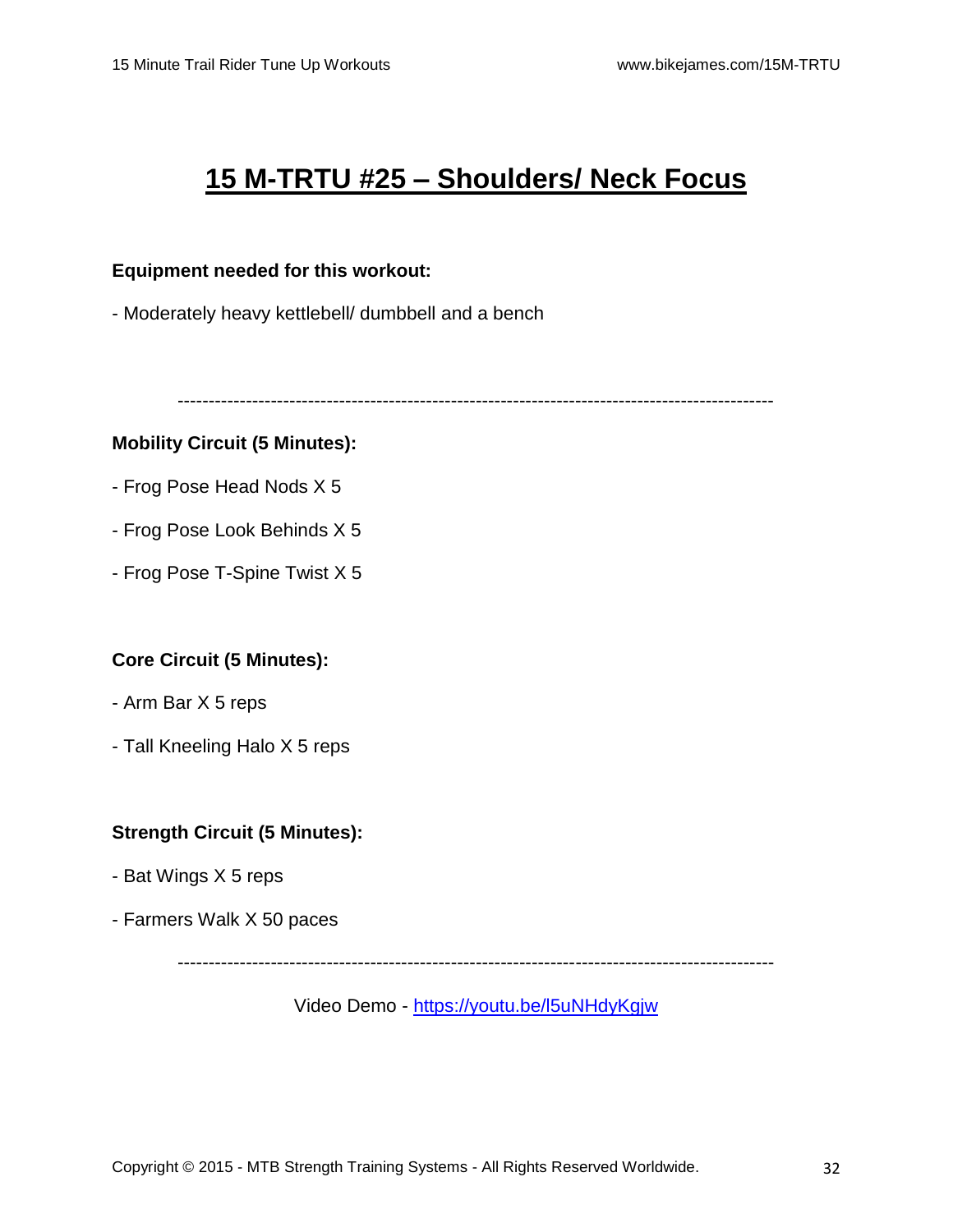# **15 M-TRTU #26 – Seated Pedaling**

#### **Equipment needed for this workout:**

- Moderately heavy kettlebell/ dumbbell

------------------------------------------------------------------------------------------------

# **Mobility Circuit (5 Minutes):**

- Hip Flexor Stretch X 5 breathes
- Glute Stretch X 5 breathes

#### **Core Circuit (5 Minutes):**

- Leg Raise X 5-10 reps
- Kneeling Inch Worm X 5 reps

# **Strength Circuit (5 Minutes):**

- Stagger Stance Deadlift X 5 reps each leg
- Bent Row X 5 reps

------------------------------------------------------------------------------------------------

Video Demo - <https://youtu.be/--LVC8Vrss0>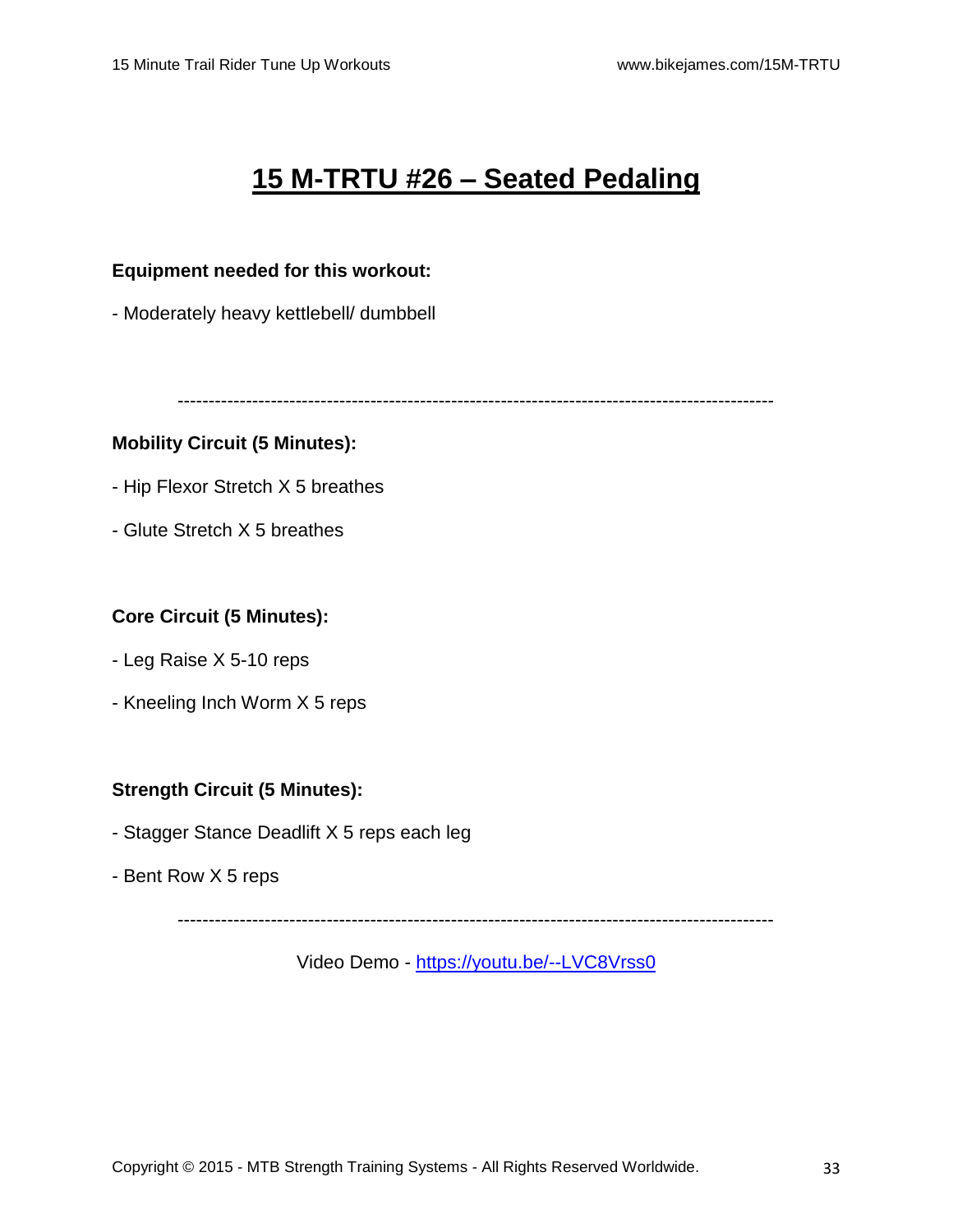# **15 M-TRTU #27 – Body Position**

#### **Equipment needed for this workout:**

- Moderately heavy kettlebell/ dumbbell

------------------------------------------------------------------------------------------------

#### **Mobility Circuit (5 Minutes):**

- Touch the Wall Deadlifts X 5
- Sphynx Reaches X 5 each side

# **Core Circuit (5 Minutes):**

- Glute Bridge X 10 reps
- Reach-Roll-Lift X 5 reps each side

# **Strength Circuit (5 Minutes):**

- Bulgarian Goat Bag Swing X 10 reps
- "Real" Push Ups X 5-10 reps

------------------------------------------------------------------------------------------------

Video Demo - <https://youtu.be/YcdFETYN-CA>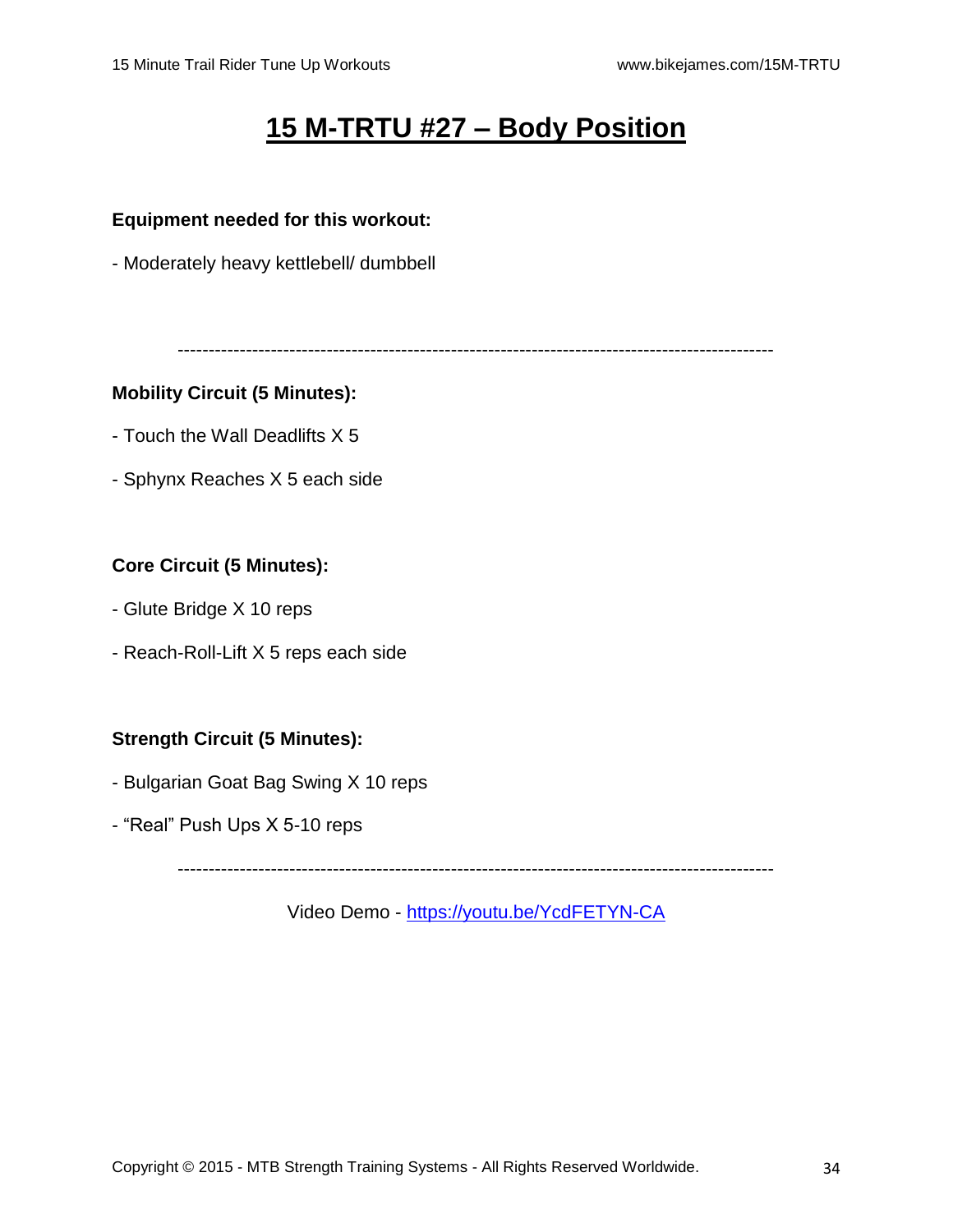# **15 M-TRTU #28 – Hips/ Low Back Focus**

### **Equipment needed for this workout:**

- Moderately heavy kettlebell/ dumbbell and a bench/ couch

------------------------------------------------------------------------------------------------

# **Mobility Circuit (5 Minutes):**

- Quad & Hip Flexor Stretch X 5 breathes
- Shoulder Stretch X 5 breathes

# **Core Circuit (5 Minutes):**

- High Plank X 1 minute
- Baby Crawls X 2 rounds of 4 paces Forward, Right, Backward and Left

# **Strength Circuit (5 Minutes):**

- Bridge on Bench or Single Leg Bridge on Bench X 5-10 reps
- Single Arm Farmers Walk X 40 paces each side

------------------------------------------------------------------------------------------------

Video Demo - <https://youtu.be/FW6z1TMv8Ag>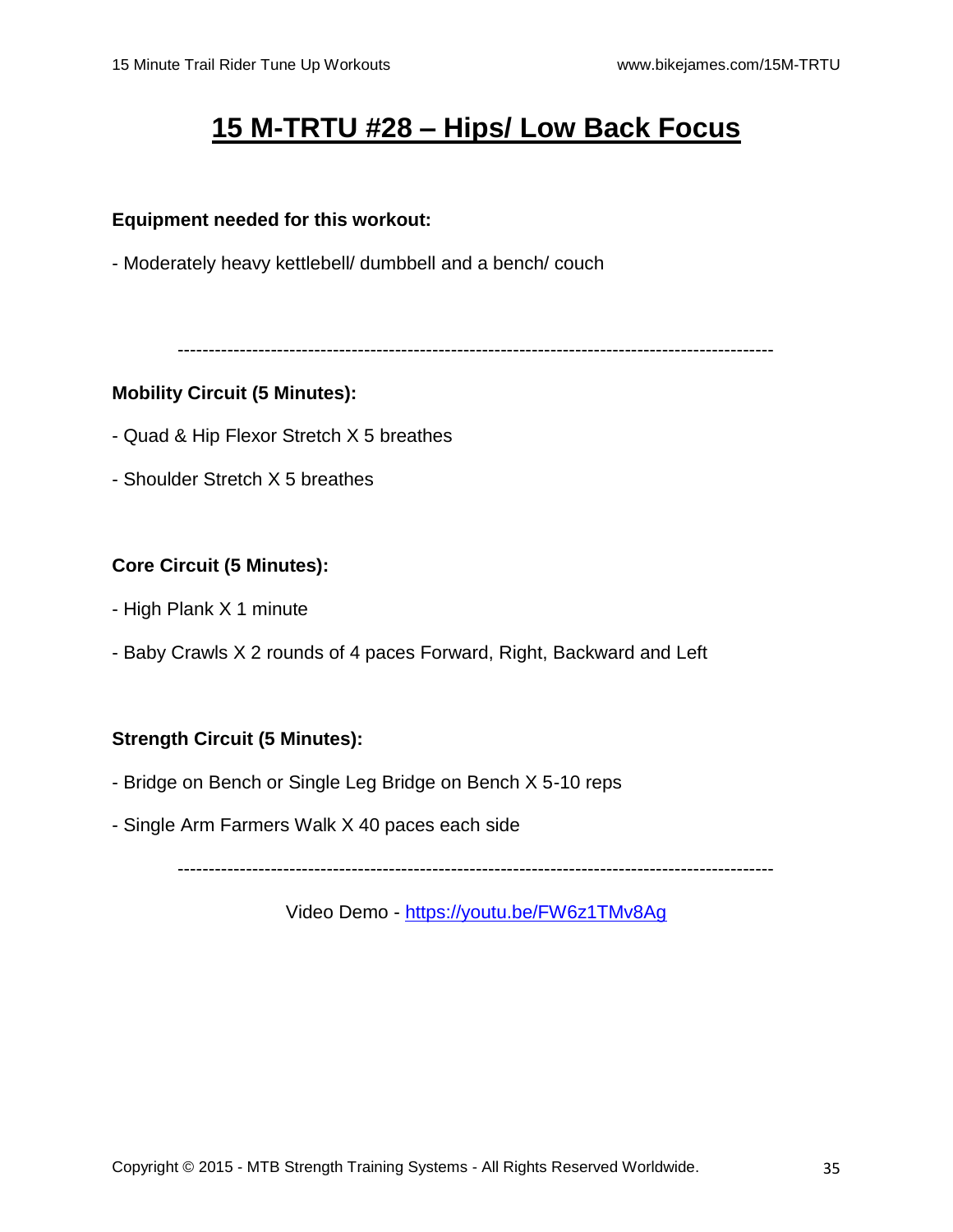# **Other Resources:**

Here are some additional workout programs that you might find helpful on the path to riding with more speed, endurance and confidence on the trail…

**- The Ultimate MTB Workout Program:** This workout program is designed with one simple purpose - to be the best mountain bike training program on the planet. When you are ready to take your training program to the highest level possible then you can't do better than this workout program. Based on my years of working with some of the best riders on the planet, this truly is the Ultimate MTB Workout Program. Find out more at<http://ultimatemtbworkout.com/>



**- No Gym, No Problem Bodyweight Workout Program:** Who says you need equipment to get a great workout in? With this workout program you have no more excuses to not train- the world is your gym. Designed around the principle of Exercise Progressions this workout program allows you to create the perfect workout for your current fitness level. Perfect for starting your strength training journey or adding a new challenge to your current workout, this workout belongs in every rider's toolbox. Find out more at<http://nogymnoproblemworkout.com/>